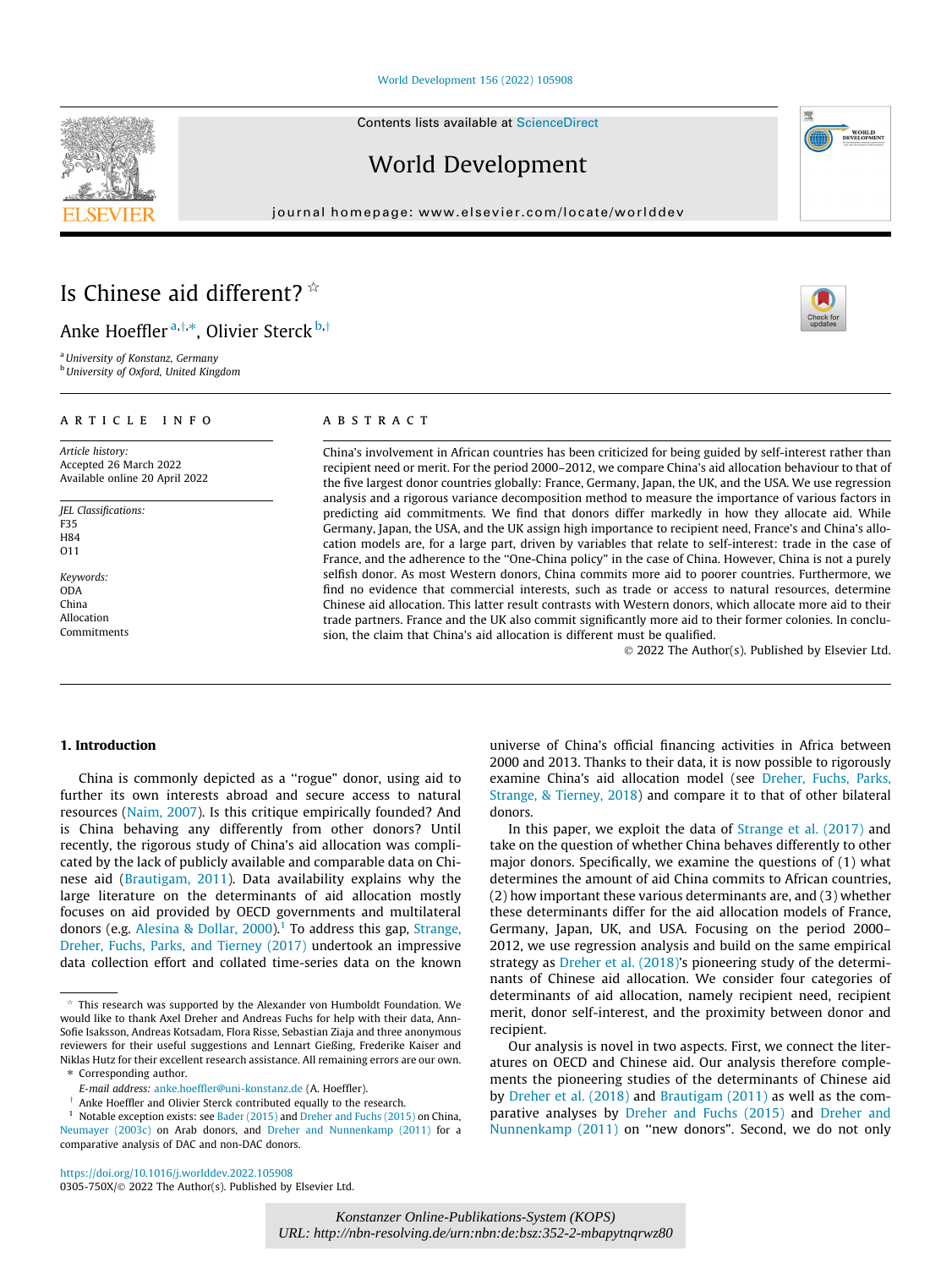ask what determines aid commitments, but we also assess the importance of the various determinants by applying the decompo-sition method proposed by [Sterck \(2019b\).](#page-15-0) We improve the standard practice, which typically focuses on comparing regression coefficients across donors. For example, [Berthélemy \(2006\)](#page-14-0) ranks donors according to their coefficients on the trade variable. Those with higher coefficients than the average donor are labelled ''egoistic" and those with below average coefficients as ''altruistic". Other scholars explored how the  $R^2$  of a regression varies when groups of variables are dropped from the list of covariates ([Hoeffler & Outram, 2011; Dreher & Fuchs, 2015\)](#page-15-0). We go beyond this type of comparison by rigorously decomposing the variance of ODA flows into contributions associated with each explanatory factor [\(Sterck, 2019b\)](#page-15-0).

We find that donors differ markedly in how they allocate aid. Our analysis identifies two broad categories of aid allocation models. First, the model adopted by Germany, Japan, the USA, and the UK, which predominantly weigh recipient needs, as proxied by GDP per capita, population size, disease burden, and the number of disaster victims. Second, the model adopted by France and China, which assigns high importance to self-interest. Selfinterest, however, does not have the same meaning for France and China. While France gives more aid to important trade partners, China's aid decisions are largely driven by the ''One-China policy", i.e. African countries that formally recognize Taiwan receive significantly less aid. This factor alone accounts for nearly half of the explained variation in Chinese aid. This result is not surprising and is in line with previous characterisations of China's aid allocation model [\(Davies, 2007; Brautigam, 2011; Dreher et al.,](#page-14-0) [2018\)](#page-14-0). However, China is not a purely self-interested donor. China allocates more aid to poorer countries, as do Germany, Japan, the USA, and the UK. Furthermore, we find no evidence that commercial interests, such as trade or access to natural resources, determine Chinese aid allocation. This latter result contrasts with Western donors, which allocate significantly more aid to their trade partners. Another salient result is that France and the UK commit significantly more aid to their former colonies.

We conclude that the statement that Chinese aid is different should be qualified. On the one hand, China's aid allocation model is different because it attaches high importance to the ''One-China policy", penalizing countries recognizing Taiwan. In contrast with Western donors, we find some evidence that China allocates aid irrespective of policies and institutions, which is consistent with China's principle of non-interference. On the other hand, our analysis also reveals massive differences between the aid allocation frameworks of France, Germany, Japan, UK, and USA. It therefore seems unjustified to single out Chinese aid as being different. Furthermore, China's model shows some similarities with France's model. Both France and China give considerable importance to self-interest, but also account for recipient needs and proximity.

Our paper is structured as follows. Section 2 provides a brief overview of the existing aid allocation literature. Section [3](#page-2-0) discusses the data and the empirical strategy. Section [4](#page-6-0) presents the results and the last section concludes.

## 2. Background

In this section, we first define official development assistance (ODA). We then briefly summarize the findings and challenges of the early literature on the determinants of ODA. Finally, we describe the burgeoning literature on new donors and in particular on the determinants and characteristics of Chinese aid.

There is a large literature on development aid, by which we mean official development assistance (ODA). The Development Assistance Committee (DAC) of the Organization for Economic

Cooperation and Development (OECD) defines ODA as government aid that promotes and specifically targets the economic development and welfare of receiving countries. More specifically, ODA is the aid made available by official agencies (mainly state governments and multilateral agencies) and this assistance is concessional, consisting of grants and soft loans, i.e. loans arranged at below-market rates of interest. ODA explicitly excludes military aid and transactions that have primarily commercial objectives, e.g. export credits. Data on ODA from DAC donors are collected and made publicly available by the OECD.

Aid data have been used in applied statistical studies examining the impact of aid on a wide variety of outcomes, including growth, human development and civil war (e.g. [Rajan & Subramanian,](#page-15-0) [2008; Clemens, Radelet, Bhavnani, & Bazzi, 2012; Ndikumana &](#page-15-0) [Pickbourn, 2017; Nunn & Qian, 2014; De Ree & Nillesen, 2009\)](#page-15-0). In our research, we instead focus on the literature on donor behaviour, analysing the allocation of aid. Some studies focus on the allocation by a specific donor (e.g. USA: [McKinlay & Little, 1977;](#page-15-0) [Fleck & Kilby, 2010](#page-15-0); Australia: [McGillivray & Oczkowski \(1991\);](#page-15-0) UK: [McGillivray & Oczkowski \(1992\);](#page-15-0) Germany: [Nunnenkamp &](#page-15-0) [Öhler \(2011\)\)](#page-15-0), while others examine donor behaviour over time, indicating that donor allocation decisions respond to changes in recipient countries ([Feeny & McGillivray, 2008\)](#page-15-0). In addition, there are many panel data studies comparing behaviour across donors (e.g. [Svensson, 1999; Alesina & Dollar, 2000; Berthélemy & Tichit,](#page-15-0) [2004](#page-15-0)).

Donors can use aid for different purposes. For the analysis of allocation patterns, we find it useful to categorize the drivers of aid into recipient need, recipient merit, and donor self-interest ([Nunnenkamp & Thiele, 2006](#page-15-0)), and account for historical and cultural proximity between the donor and the recipient. Ostensibly, aid should address the recipient's developmental needs. Due to a number of different considerations, the donor may also take the recipient's policies and institutions into account. This is based on the claim that aid is more effective in reducing poverty in good pol-icy environments ([Collier & Dollar, 2002](#page-14-0)).<sup>2</sup> In addition to immediate effectiveness considerations, donors may also want to encourage and reward democracy and human rights ([Svensson, 1999; Neumayer,](#page-15-0) [2003a](#page-15-0)). Self-interest may also be an important motive for giving aid. [McKinlay and Little \(1977\)](#page-15-0) argue that the provision of aid expands the donor's influence. This can be achieved in a number of different ways: it supports geostrategic aims, entices and rewards similar voting in the UN General Assembly, strengthens historical ties, and supports trade relationships [\(Alesina & Dollar, 2000\)](#page-14-0).

Aid allocation is often theorised as a two-step process [\(Dudley &](#page-14-0) [Montmarquette, 1976\)](#page-14-0) in which donors first select their recipients and then decide how much aid they should receive. This gives rise to a number of data and methodological challenges. The choice of a Heckman model to estimate the two steps seems appropriate. However, it has proven extremely difficult to find a selection variable, i.e. a variable that determines the selection of recipients but not the amount of aid allocated. When there is no exclusion restriction, the identification rests solely on the nonlinearity of the inverse Mills ratio; the literature shows that the Heckman estimator does not perform well in this case ([Vella, 1998](#page-15-0)). Another approach is to consider the two steps of aid allocation jointly, using a one-step estimation procedure. In this case, a decision still has to be made on how to treat the zeros. However, [Berthélemy \(2006\)](#page-14-0) finds that OLS, Tobit, and Heckman estimates tend to be qualitatively similar, alleviating our concerns regarding the choice of estimators in the aid allocation model.

 $2$  The suggestion that aid effectiveness is conditional on good policy is disputed by many, see for example [Dalgaard, Hansen, and Tarp \(2004\), Rajan and Subramanian](#page-14-0) [\(2008\)](#page-14-0), and [Doucouliagos and Paldam \(2009\)](#page-14-0).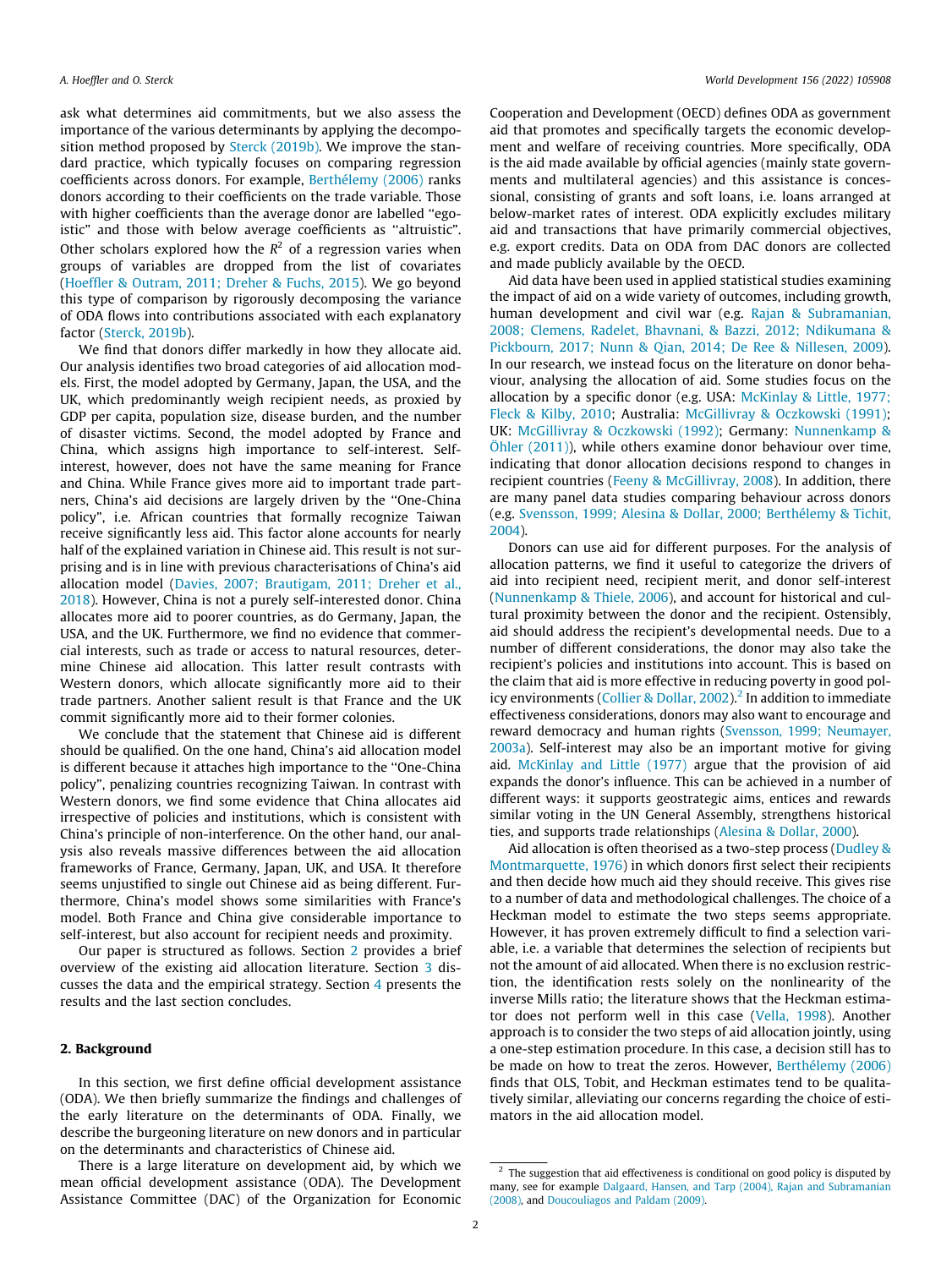<span id="page-2-0"></span>The empirical results from panel regressions suggest that the patterns of aid allocation show some similarities across donors, however most studies focus on the differences. While most donors provide more aid to poorer countries, some donors also appear to be acting out of self-interest. Japan provides more aid to countries with similar voting patterns in the UN General Assembly and the USA to trade partners, while few donors appear to consider good policies and institutions as important [\(Alesina & Dollar, 2000\)](#page-14-0). Extending the analysis beyond the five largest DAC donors (USA, Germany, Japan, France, UK), [Neumayer \(2003b\)](#page-15-0) shows that the so called "like minded donors" (Sweden, Norway, Denmark, Finland, Netherlands, and Canada) are not only the most generous donors in terms of aid as a percentage of GDP, but also seemingly have a greater regard for good governance, especially in terms of democracy and human rights.

While the behaviour of the DAC donors has been the subject of numerous studies, other bilateral donors have received less attention. One of the few exceptions is [Dreher and Nunnenkamp](#page-14-0) [\(2011\)'](#page-14-0)s study of the so called ''new donors", e.g. Brazil, Korea, and Saudi Arabia. Because of lack of data, this latter study does not consider China, which is also often referred to as a ''new donor" even though China has been providing aid to Africa since the 1950s ([Brautigam, 2011; Dreher & Fuchs, 2015](#page-14-0)). China is a much maligned donor, accused of providing assistance without conditionality, thus ignoring, or even fostering autocratic regimes, corruption and human rights abuses. Furthermore, it is alleged that Chinese credits generate loan traps, making recipient countries dependent on further assistance from this "rogue" donor [\(Naim, 2007\)](#page-15-0). According to critics, this not only increases China's global political influence but also benefits China economically by strengthening trade relations, in particular by gaining access to oil and other primary commodities [\(Tull, 2006](#page-15-0)). Others argue that China's aid delivery amounts to a ''silent revolution". China does not overtly challenge the existing aid landscape, it just offers alternatives to aid recipients, thereby introducing competitive pressures to the existing system. This weakens the bargaining position of the OECD and multilateral donors [\(Woods, 2008](#page-15-0)). While it is generally acknowledged that China respects recipients' choices regarding their development path, this principle has two exceptions. (1) Some development projects make specific provisions for the use of Chinese goods and services. (2) Countries that formally recognize Taiwan, thus violating the ''One-China policy", receive very little development assistance [\(Davies, 2007; Brautigam, 2011\)](#page-14-0).

Although China's assistance, in particular in Africa, has increased considerably over the past two decades, it has been difficult to examine China's aid allocation behaviour using statistical analysis due to lack of data availability and transparency. Since China does not report ODA according to the OECD definition, many critics make assertions about official flows from China which include other flows beyond ODA, i.e. flows that are not primarily intended for development. In comparisons between the DAC donors and China, these critics are not comparing like with like, or as Chapter 6 [Brautigam \(2011\)](#page-14-0) suggests, they are comparing ''apples and lychees".

Thanks to [Strange et al. \(2017\)](#page-15-0)'s impressive efforts at collating data on Chinese official flows, it is now possible to make like with like comparisons of Chinese and DAC aid allocation models. [Strange et al., 2017](#page-15-0) constructed the AidData's Chinese Official Finance to Africa dataset, where official flows are broken down into ODA-like flows and other official flows (OOF). The latter includes loans and export credits that have little or no grant element and flows that are not primarily intended for development purposes. While OOF from China to Africa for the period 2000–2012 amounted to 71 billion USD, only 24 billion USD were ODA ([Dreher et al., 2018\)](#page-14-0). Using these aid data, [Dreher et al. \(2018\)](#page-14-0) examine China's aid allocation and find that ODA allocation is

mainly determined by political considerations while economic variables determine OOFs.<sup>3</sup>

Geocoding of the AidData database has also made it possible to study aid allocation and impact at the subnational level ([Dreher](#page-14-0) [et al., 2019; Gehring & Wong, 2019](#page-14-0)). This emerging literature on the local impact of Chinese development projects suggests that they may fuel local corruption and protests ([Isaksson &](#page-15-0) [Kotsadam, 2018; Iacoella, Martorano, Metzger, & Sanfilippo,](#page-15-0) [2021\)](#page-15-0) and discourage trade union involvement ([Isaksson &](#page-15-0) [Kotsadam, 2018](#page-15-0)), while the effect on support for incumbent politicians is mixed [\(Knutsen & Kotsadam, 2020; Dreher et al., 2021;](#page-15-0) [Anaxagorou & Efthyvoulou, 2020\)](#page-15-0).

#### 3. Data and empirical method

Building on [Dreher et al.'s \(2018\)](#page-14-0) pioneering work, our objective is to assess whether China's aid allocation pattern differs from the aid allocation of major OECD countries (France, Germany, Japan, UK, and USA). We are particularly interested in assessing the relative importance of recipients' needs, merit, and proximity, and of donors' strategic motives in the allocation of ODA. In order to explore this question, we built a dataset that includes six donor countries, 53 African recipient countries, and 13 years of ODA data (from 2000 to 2012), for a total of 3,445 observations. We start from the same regression model as [Dreher et al. \(2018\)](#page-14-0) but group the explanatory variables slightly differently:

$$
ODA_{i,j,t} = \beta_0 + \beta_1 \text{needs}_{j,t-1} + \beta_2 \text{merit}_{j,t-1} + \beta_3 \text{self} - \text{interest}_{i,j,t-1} + \beta_4 \text{proximity}_{i,j,t-1} + \tau_t + \gamma_i + \epsilon_{i,j,t}
$$
 (1)

#### 3.1. ODA commitment data

The dependent variable,  $ODA_{ijt}$ , measures donor *i*'s official development assistance to recipient  $j$  at time  $t$ . For DAC members, the OECD database provides information on ODA. As China does not provide official statistics, we used the Chinese ODA data as in [Dreher et al. \(2018\)](#page-14-0), who base their information on [Strange et al.](#page-15-0) [\(2017\).](#page-15-0) Essentially this data effort results in information on ODAlike commitments from China to African recipients as reported in publicly available sources. In order to make relevant comparisons across donors, we use OECD data on commitments in 2009 constant USD.

[Fig. 1](#page-3-0) shows the evolution of aid commitments to Africa over time for each donor. For China, the total amount of aid commitments to Africa has been increasing from 0.4 billion USD in 2000 to 6.7 billion USD in 2012. While China was the least important donor in 2000, among the six donors considered in our analysis, China was ranked second in 2012, just after the USA. Descriptive statistics are shown in [Table 1.](#page-4-0)

Two characteristics of ODA commitment data have methodological implications. First, 11 percent of ODA data are zerovalued observations.<sup>4</sup> Thus, not all donors commit ODA to all recipients every year. According to our data, China committed aid to 54 percent of recipient-year pairs. Percentages are much higher for the five OECD countries we consider, ranging between 85 percent for the UK and 100 percent for France. Second, ODA data are skewed to the right, as a few countries received large amounts of aid following exceptional events. For example, in 2005 and 2006, ODA commitments from our five DAC donors to Nigeria totaled 4 billion USD and

<sup>&</sup>lt;sup>3</sup> Research on OOF from DAC donors is rare, one of the exceptions is [White \(2004\)](#page-15-0). His analysis suggests that OOF from DAC donors to recipients in Sub-Saharan African is very small, only 0.8 percent of total official flows are OOFs. On the other hand, export credits are a key tool of China's development strategy; their impact is examined by [Hopewell, 2021.](#page-15-0)

<sup>&</sup>lt;sup>4</sup> For UK aid commitments, five observations are negative; we set these to zero.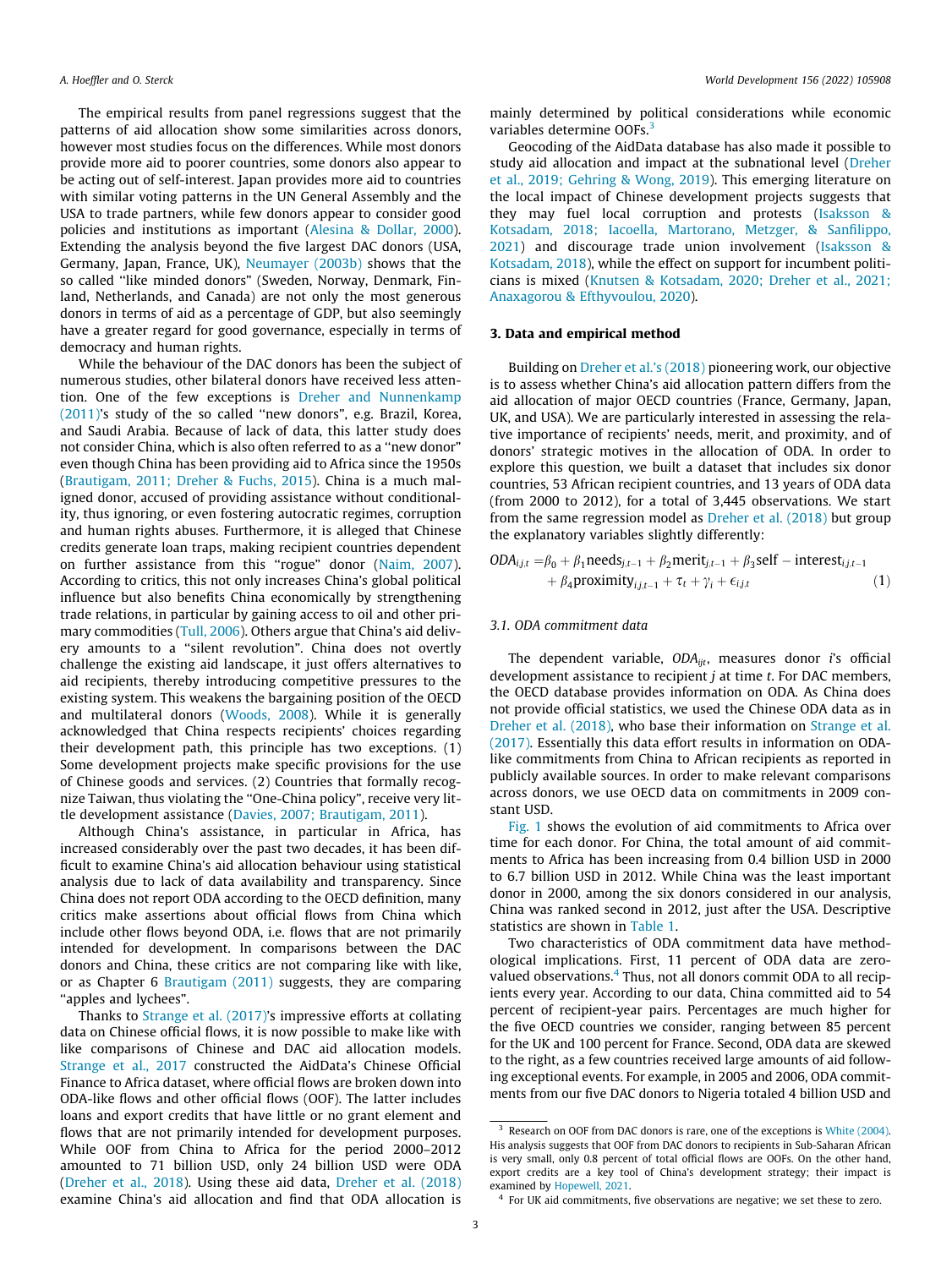<span id="page-3-0"></span>

Fig. 1. Total aid commitments to Africa per donor (in million USD, constant 2009).

9 billion USD respectively, which is extraordinarily high compared to the 220 million USD average ODA that these five donors committed yearly to Nigeria between 2000 and 2004. These large amounts are explained by large debt relief operations agreed by the Paris Club. In 2003, the five DAC donors committed nearly 4 billion USD to the Democratic Republic of Congo following the end of the Second Congo War. In the main analysis, we use the same strategy as [Dreher et al. \(2018\)](#page-14-0) to deal with missing observations and reduce the weight given to extreme values. We treat missing values as zeros and we consider the natural logarithm of ODA, assuming ODA is equal to one when the level of ODA is zero.

# 3.2. Explanatory variables

We proceeded in three steps to select relevant explanatory variables. First, we estimated regressions with the exact same set of explanatory variables that [Dreher et al. \(2018\)](#page-14-0) used to study the predictors of Chinese aid. In a second step, we assessed whether regression results are robust to considering supplementary explanatory variables which capture the historical links between some DAC countries and Africa (e.g. colonial links) and the specific priorities of some DAC donors (e.g. respect for human rights, health). Finally, for each donor, we estimated a regression model that combines the explanatory variables selected by [Dreher et al.](#page-14-0) [\(2018\)](#page-14-0) and the variables that were identified as statistically significant and important in the second step.

Explanatory variables are described in [Table 1](#page-4-0). We group explanatory variables into four categories:<sup>5</sup>

The first category includes variables that proxy for recipient needs. Three variables are taken from [Dreher et al. \(2018\)](#page-14-0): GDP per capita (World Bank, in log), population size (World Bank data, in log), and the total number of people affected by natural disasters in the recipient country ([Guha-Sapir & Below, 2017\)](#page-15-0). We also proxy for the burden of disease in recipient countries using a measure of Disability Adjusted Life Years (DALYs) produced by the [IHME \(2018\).](#page-15-0)

The second category includes variables that proxy for recipient merit and donors' expectations that aid will be put into good use. Three variables are borrowed from [Dreher et al. \(2018\)](#page-14-0). We proxy for recipients' institutional quality using the polity2 variable constructed by [Marshall, Gurr, and Jaggers \(2013\).](#page-15-0) This variable ranges

from -10 (total autocracy) to 10 (total democracy). We proxy for governance quality using the control of Corruption index from the Worldwide Governance Indicators project [\(Kauffmann &](#page-15-0) [Kraay, 2004\)](#page-15-0). This variable captures ''perceptions of the extent to which public power is exercised for private gain" and is expressed in units of a standard normal distribution (i.e. with a mean of zero and a standard deviation of one). Higher values represent lower corruption. Since part of ODA flows are provided as loans, we proxy for recipient countries' creditworthiness using debt-to-GDP ratios (Abbas, Belhocine, ElGanainy, & Horton,  $2010$ ).<sup>6</sup> To these three variables we add a measure of political terror, defined as a violation of civil and human rights by agents of the state ([Wood & Gibney,](#page-15-0) [2010\)](#page-15-0). This measure ranges from one to five, where higher values indicate higher levels of political terror, such as imprisonment for nonviolent political activity, torture and extrajudicial killings. Three different sources are used to construct three separate proxies of political terror and we use the one based on the USA Department of State reports because it summarizes the USA judgement on the country's human rights situation ([Gibney et al., 2020](#page-15-0)).

The third category consists of variables capturing geographical and socio-historical proximity between donors and recipient countries. We use one variable from [Dreher et al. \(2018\)](#page-14-0): a dummy variable which is equal to one if English is one of the official languages of the recipient country and equal to zero otherwise ([Mayer &](#page-15-0) [Zignago, 2011](#page-15-0)). As this dummy variable is closely related to historical processes, we also study a ''former colony" dummy variable taking the value one if the recipient is a former colony of the donor and zero otherwise. We also consider a measure of geographical distance between donor and recipient countries.

The final category of explanatory variables captures donors' strategic interest to give aid, either to reward past behaviours or to influence future actions of recipient countries. We borrow seven variables from [Dreher et al. \(2018\)](#page-14-0). The first variable captures whether the voting patterns of the donor and recipient countries at the United Nations General Assembly (UNGA) are closely aligned. UNGA voting similarity takes a value between zero and one, where one (zero) indicates that donor and recipient displayed the same (different) voting behaviour, while abstention and

<sup>5</sup> [Hoeffler and Outram \(2011\)](#page-15-0) provide a critical discussion of grouping explanatory variables into these commonly used categories.

 $6$  As a robustness check, we also consider external debt-to-GDP ratios, as measured by the World Bank [\(World Bank, 2020](#page-15-0)). We consider different lags of the variable to account for the fact that it can take several years for loans to be negotiated and disbursed.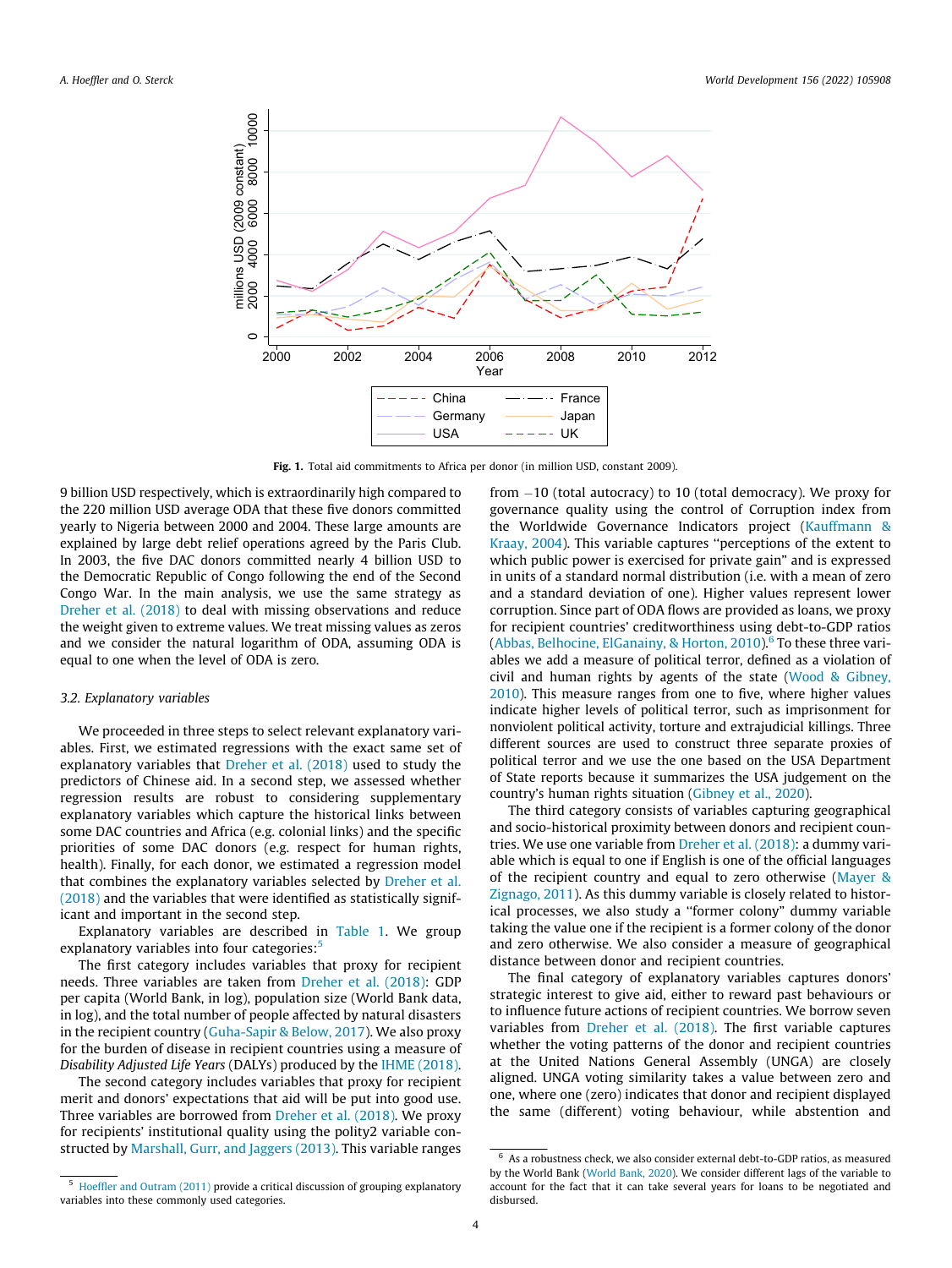#### <span id="page-4-0"></span>Table 1

Descriptive statistics.

|                                                      | Descriptive statistics |                    |         |         |     |  |  |
|------------------------------------------------------|------------------------|--------------------|---------|---------|-----|--|--|
|                                                      | Mean                   | Standard deviation | Minimum | Maximum | N   |  |  |
| Outcomes:                                            |                        |                    |         |         |     |  |  |
| ODA from China (log, constant 2009 USD)              | 8.81                   | 8.24               | 0.00    | 21.11   | 644 |  |  |
| ODA from France (log, constant 2009 USD)             | 16.83                  | 2.04               | 9.90    | 21.46   | 644 |  |  |
| ODA from Germany (log, constant 2009 USD)            | 16.08                  | 2.83               | 0.00    | 21.43   | 644 |  |  |
| ODA from Japan (log, constant 2009 USD)              | 15.77                  | 2.80               | 0.00    | 21.52   | 644 |  |  |
| ODA from the United States (log)                     | 17.04                  | 3.06               | 0.00    | 21.38   | 644 |  |  |
| ODA from the United Kingdom (log, constant 2009 USD) | 13.30                  | 5.99               | 0.00    | 21.77   | 644 |  |  |
| ODA from China (dummy)                               | 0.54                   | 0.50               | 0.00    | 1.00    | 644 |  |  |
| ODA from France (dummy)                              | 1.00                   | 0.00               | 1.00    | 1.00    | 644 |  |  |
| ODA from Germany (dummy)                             | 0.99                   | 0.12               | 0.00    | 1.00    | 644 |  |  |
| ODA from Japan (dummy)                               | 0.99                   | 0.12               | 0.00    | 1.00    | 644 |  |  |
| ODA from the United States (dummy)                   | 0.99                   | 0.12               | 0.00    | 1.00    | 644 |  |  |
| ODA from the United Kingdom (dummy)                  | 0.85                   | 0.35               | 0.00    | 1.00    | 644 |  |  |
| Needs:                                               |                        |                    |         |         |     |  |  |
| GDP per capita (log, constant 2009 USD)              | 6.77                   | 1.10               | 4.81    | 10.07   | 644 |  |  |
| Population (log, number of people)                   | 15.91                  | 1.39               | 12.97   | 18.91   | 644 |  |  |
| Affected from disasters (log, number of people)      | 7.00                   | 5.20               | 0.00    | 16.52   | 644 |  |  |
| *DALYs all causes (log, per 100,000 population)      | 11.09                  | 0.36               | 10.14   | 11.78   | 644 |  |  |
|                                                      |                        |                    |         |         |     |  |  |
| Merit:                                               |                        |                    |         |         |     |  |  |
| Polity                                               | 1.11                   | 5.29               | $-9.00$ | 10.00   | 644 |  |  |
| Control of corruption                                | $-0.60$                | 0.56               | $-1.73$ | 1.25    | 644 |  |  |
| *Political terror                                    | 3.02                   | 0.93               | 1.00    | 5.00    | 644 |  |  |
| Debt/GDP                                             | 74.71                  | 66.54              | 0.00    | 523.38  | 644 |  |  |
| *External debt/GDP                                   | 62.87                  | 58.53              | 3.02    | 485.67  | 593 |  |  |
| <b>Proximity:</b>                                    |                        |                    |         |         |     |  |  |
| English language                                     | 0.42                   | 0.49               | 0.00    | 1.00    | 644 |  |  |
| *Former French colony                                | 0.40                   | 0.49               | 0.00    | 1.00    | 644 |  |  |
| *Defense Pact with France                            | 0.10                   | 0.30               | 0.00    | 1.00    | 644 |  |  |
| *Former British colony                               | 0.38                   | 0.49               | 0.00    | 1.00    | 644 |  |  |
| Self-interest:                                       |                        |                    |         |         |     |  |  |
| UN voting with China                                 | 0.84                   | 0.11               | 0.50    | 0.96    | 644 |  |  |
| UN voting with France                                | 0.60                   | 0.05               | 0.47    | 0.74    | 644 |  |  |
| UN voting with Germany                               | 0.65                   | 0.06               | 0.47    | 0.78    | 644 |  |  |
| UN voting with Japan                                 | 0.69                   | 0.07               | 0.47    | 0.82    | 644 |  |  |
| UN voting with USA                                   | 0.26                   | 0.09               | 0.11    | 0.51    | 644 |  |  |
| UN voting with UK                                    | 0.58                   | 0.04               | 0.45    | 0.71    | 644 |  |  |
| UNSC member                                          | 0.06                   | 0.24               | 0.00    | 1.00    | 644 |  |  |
| Oil dummy                                            | 0.34                   | 0.47               | 0.00    | 1.00    | 644 |  |  |
| *Oil rents (% GDP)                                   | 5.68                   | 13.04              | 0.00    | 66.71   | 638 |  |  |
| *Natural resource rents (% GDP)                      | 12.50                  | 13.09              | 0.00    | 67.92   | 638 |  |  |
| Trade with China (log, constant 2009 USD)            | 19.08                  | 2.14               | 12.62   | 24.51   | 644 |  |  |
| Trade with France (log, constant 2009 USD)           | 12.16                  | 2.00               | 6.13    | 16.54   | 644 |  |  |
|                                                      |                        |                    |         |         |     |  |  |
| Trade with Germany(log, constant 2009 USD)           | 11.65                  | 1.92               | 6.77    | 16.79   | 644 |  |  |
| Trade with Japan(log, constant 2009 USD)             | 10.82                  | 2.03               | 5.57    | 16.43   | 644 |  |  |
| Trade with USA (log, constant 2009 USD)              | 12.22                  | 2.11               | 5.56    | 17.59   | 643 |  |  |
| Trade with UK (log, constant 2009 USD)               | 11.38                  | 2.11               | 5.77    | 16.83   | 644 |  |  |
| Taiwan recognition                                   | 0.10                   | 0.30               | 0.00    | 1.00    | 644 |  |  |
| *Right-wing government                               | 0.09                   | 0.29               | 0.00    | 1.00    | 644 |  |  |

absence are scored as  $0.5<sup>7</sup>$  The second variable is a dummy equal to one for recipient countries that are members of the UN Security Council (UNSC). $8$  The third variable is a dummy equal to one for recipient countries that were oil producers in 1999. Fourth, we proxy for trade interest using the value of trade flows between donor and recipient economies (UN Comtrade data, in log). Fifth, we consider a dummy equal to one for recipient countries that formally recognize the government of Taiwan, and thereby explicitly or implicitly oppose the ''One-China policy". Sixth, we follow [Dreher,](#page-14-0) [Nunnenkamp, Öhler, and Weisser \(2012, 2018\)](#page-14-0) and control for strategic competition among donors by using the residuals of an OLS regression of logged ODA commitments from other donors<sup>9</sup> (in constant 2009 USA\$) on all of the other explanatory variables. Finally, we consider a dummy variable identifying right-wing, conservative, or Christian democratic governments in recipient coun-tries ([Beck, Clarke, Groff, Keefer, & Walsh, 2001\)](#page-14-0).<sup>10</sup> As a robustness check, we study a dummy variable identifying recipient countries having a defense or consultation pact with France ([Leeds, Ritter,](#page-15-0) [Mitchell, & Long, 2002\)](#page-15-0).<sup>11</sup> Because the "oil dummy" is quite "crude", we also consider time-varying measures of ''oil rents" and ''natural

<sup>7</sup> [Kilby \(2009\)](#page-15-0) describes in more detail how the UN voting variable is generated.

<sup>8</sup> In addition to the five permanent UNSC members (China, France, Russia, UK, USA) the General Assembly elects ten non-permanent members for two-year terms, with five replaced each year.

<sup>&</sup>lt;sup>9</sup> For each donor, the dependent variable is constructed as (ODA from DAC countries + ODA from China – ODA from the donor considered).

<sup>&</sup>lt;sup>10</sup> This variable is introduced in the Appendix of [Dreher et al. \(2018\)](#page-14-0).

 $11$  Military alliance covers two categories, defense and consultation pacts. Defense pacts are coded when the treaty partners are obligated to provide active military support to an ally in the event of an attack on the ally's sovereignty. Consultation pacts commit allies to develop coordinated actions and communication strategies during crises. However, they do not commit allies to active military support. Data on Defense and Consultation Pacts are provided by the ATOP database on alliances and treaty obligations [\(Leeds et al., 2002](#page-15-0)). We only examined military alliances with France as, for the period 2000–2012, neither the UK, Germany, nor Japan had any military alliance with any African State and the USA only had a consultation pact with Liberia. For France, we tested two dichotomous variables indicating whether an African country was part of a Defense or a Consultation Pact in a given year.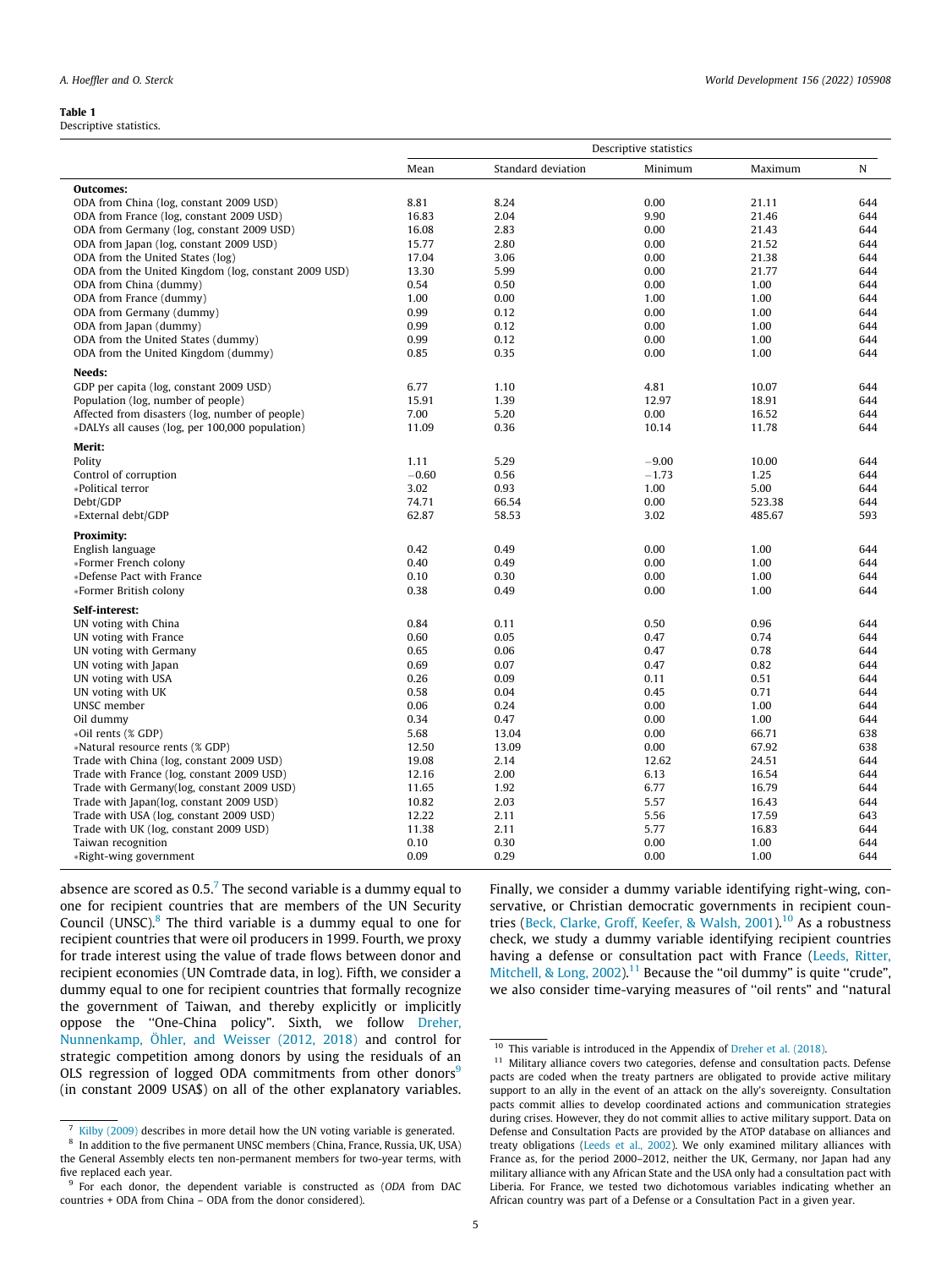<span id="page-5-0"></span>resource rents". Both variables are taken from the World Bank and expressed as a percentage of GDP.<sup>12</sup>

# 3.3. Fixed effects

Our main specification includes time fixed effects but excludes recipient country fixed effects. A lot of the interesting variation we seek to explain is indeed taking place between countries: simple regressions with recipient country fixed effects show that between-country variation represents between 35 percent (for China) to 83 percent (for France) of the total variation in ODA. Including recipient country fixed effects would therefore discard a substantial fraction of potentially interesting variation in ODA. Furthermore, many of the explanatory factors we hypothesize as important are either time invariant or do not vary much over time. In particular, this is the case for needs, merit, and proximity factors, which change slowly over time. For these variables, the inclusion of recipient country fixed effects creates an issue of multicollinearity.<sup>1</sup>

#### 3.4. Lagged versus contemporary values

Lagging variables can have two purposes: (1) to reflect the fact that the effect of changes in explanatory variables may take time to materialize, and (2) to mitigate the risk of reverse causality.

An important methodological question is whether changes in explanatory variables take time to affect ODA. In practical terms, this raises the question of whether we should lag explanatory variables and if yes, by how many years. Answers to these questions are likely to differ from variable to variable. For example, disasters or voting patterns at the UN General Assembly may generate immediate reactions from donor countries, while changes in policy or trade may affect ODA more slowly, not least because changes are usually small, progressive, and difficult to observe.

Lagging explanatory variables is also frequently used to mitigate the risk of reverse causality. Reverse causality is possible in our research as - in theory - aid can directly affect governance, debt levels, and GDP per capita (for bad or for good). The practice of lagging variables to address reverse causality has recently been criticised ([Reed, 2015; Bellemare, Masaki, & Pepinsky, 2017;](#page-15-0) [Leszczensky & Wolbring, 2019\)](#page-15-0).

In our benchmark analysis, we follow [Dreher et al. \(2018\)](#page-14-0) and lag explanatory variables by one year. We however recognize that this choice is arbitrary and unlikely to fully mitigate reverse causality issues. Given the absence of credible solutions to the reverse causality issue, our analysis only aims at identifying the important predictors of ODA rather than the causal factors of ODA.

# 3.5. Measuring importance

We assess the predictive importance of explanatory variables by decomposing the variance of the dependent variable - ODA commitments (in log) - into contributions associated with each variable [\(Sterck, 2019b\)](#page-15-0). We briefly describe the intuition of the decomposition method using a general regression model  $y = \beta_0 + \sum_{i=1}^n \beta_i x_i + \epsilon$ . The variance of y is given by:

$$
Var(y) = \sum_{i=1}^{n} Var(\beta_i x_i) + 2 \sum_{i=1}^{n-1} \sum_{j=i+1}^{n} Cov(\beta_i x_i, \beta_j x_j) + Var(\epsilon).
$$
 (2)

This equation shows that the variation in y that can be linked to a variable  $x_i$  can come from two sources: (1) the variation generated by  $x_i$  independently of other variables, as captured by the variance terms  $Var(\beta_i x_i)$  and (2) the variation co-generated through the covariance of  $x_i$  with other regressors - as captured by the covariance terms  $Cov(\beta_i x_i, \beta_i x_j)$ .

Based on this decomposition of  $Var(y)$ , [Sterck \(2019b\)](#page-15-0) explores two approaches to assess the importance of explanatory variables following a regression of y on the  $x_i$ s.<sup>14</sup>

The first approach, labelled ceteris paribus, focuses on the variation generated independently by explanatory variables, holding other variables constant. Consequently, the ceteris paribus approach focuses on variance terms and disregards covariance terms (the covariance between a variable and a constant is zero). The ceteris paribus variation generated by a variable  $x_i$  is therefore equal to  $Var(\beta_i x_i)$ . For ease of interpretation, this quantity can be expressed in percentage of  $Var(y)$ . The contribution of a variable  $x_i$  is denoted  $b_i^*$  and given by:

$$
b_i^{\ast 2} = Var(\beta_i x_i) / Var(y).
$$
 (3)

Interestingly,  $b_i^{\ast^2}$  is the square of the standardized beta coefficient of  $x_i$ . Standardized betas are widely used in economics and political science to assess the importance of explanatory variables, as standardized betas allow an interpretation in terms of standardized effects (e.g. a one standard deviation in  $x_i$  is, on average, associated with an increase of  $b_i^*$  standard deviations in y, ceteris paribus). The decomposition of  $Var(y)$  shows that standardized betas - or their square - focus on ceteris paribus variation and, therefore, they do not offer a complete decomposition of  $Var(y)$ because they disregard covariance terms.

The second approach, labelled ''non-ceteris paribus", considers both variance and covariance terms. [Sterck \(2019b\)](#page-15-0) shows that splitting the covariance terms  $\frac{Cov(\beta_1 x_1, \beta_1 x_j)}{Var(y)}$  equally between  $x_i$  and  $x_j$ yields a measure which can be interpreted as the elasticity of *Var*(*y*) with respect to *Var*( $\beta_i$ *x*<sub>*i*</sub>):

$$
Var(\beta_i x_i) + \sum_{j \neq i} Cov(\beta_i x_i, \beta_j x_j)
$$
  
\n
$$
E_i = \frac{Var(y)}{Var(y)}.
$$
 (4)

The sum of the elasticities  $E_i$  is equal to the population- $R^2$ . Indeed, the non-ceteris paribus approach fully decomposes the variance of y into contributions associated with explanatory variables and the error term.<sup>15</sup>

Following Slutsky's theorem, the measures  $b*_i^2$  and  $E_i$  can be consistently estimated as the empirical analogs of the theoretical quantities defined in Eqs. 3 and 4 ([Sterck, 2019b\)](#page-15-0). This implies that if the regression coefficients are consistently estimated, then the importance measures can also be consistently estimated. This has implications on how to interpret the measures of importance. If a regression coefficient of a variable can be interpreted causally, then the statistics  $b *^2$  and  $E_i$  can be interpreted as measures of causal importance for that variable. If causality is uncertain, the statistics  $b*_i^2$  and  $E_i$  should be interpreted as measures of predictive importance. As omitted variable bias and reverse causality bias are possible in our study, we focus on predictive importance.

The two approaches are complementary and their results should be interpreted jointly. They bring different information, especially when their outcomes differ markedly. While the ceteris

 $12\,$  Oil rents are the difference between the value of crude oil production at regional prices and total costs of production. Total natural resources rents are the sum of oil rents, natural gas rents, coal rents (hard and soft), mineral rents, and forest rents. See [Lange, Wodon, and Carey \(2018\)](#page-15-0) for more details.

<sup>&</sup>lt;sup>13</sup> Variables that are not changing over time would be perfectly collinear with fixed effects and the constant.

<sup>14</sup> See [Sterck \(2019a\)](#page-15-0) and [Grömping \(2015\)](#page-15-0) for critiques of other existing methods. <sup>15</sup> The elasticity  $E_i$  is equal to the product measure  $b_{*i}\rho_{iy}$ , where  $\rho_{iy}$  is the simple correlation between  $x_i$  and y. This measure was first proposed by [Hoffman \(1960\)](#page-15-0) and its theoretical properties were studied by [Pratt \(1987\), Shorrocks \(1982\),](#page-15-0) and [Thomas](#page-15-0) [and Hughes \(1998\).](#page-15-0)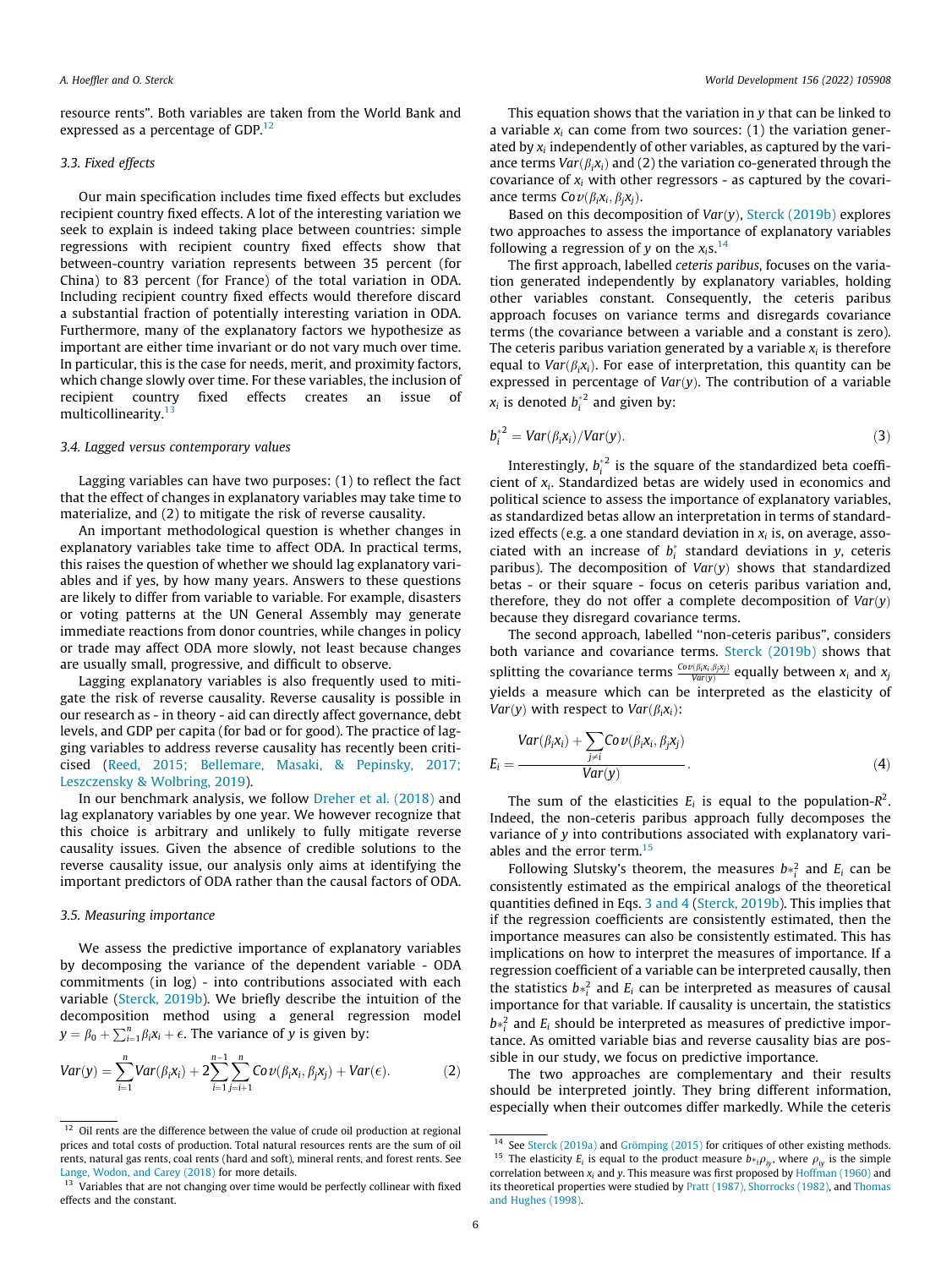<span id="page-6-0"></span>paribus approach focuses on the independent effect of an explanatory variable on the dependent variable, the non-ceteris paribus explicitly considers whether this effect is reinforcing or attenuating the effects of other correlated variables. If the non-ceteris paribus importance of the variable is larger than its ceteris paribus importance, it suggests that the effect of that variable is going in the same direction as the effects of other important variables. On the contrary, if the non-ceteris paribus importance of a variable is lower than its ceteris paribus importance, it suggests that the effect of that variable is going against the effects of other regressors included in the estimated model. In what follows, we apply and compare the two measures of importance.

# 4. Results

We conducted the empirical analysis in three steps. First, we used the exact same specification as [Dreher et al. \(2018\)'](#page-14-0)s analysis of Chinese aid. Results are presented in [Table 2a](#page-7-0) for China, France, and Germany, and in [Table 2b](#page-7-0) for Japan, the USA, and the UK. Then, we assessed the robustness of results to the addition of supplementary explanatory variables accounting for the historical links of DAC countries in Africa (e.g. colonial links) and the specific priorities of some DAC donors (e.g. respect for human rights, health). The results of these robustness checks are presented in the Appendix. For some countries, we actually found that the additional variables are important predictors of aid commitments. Therefore, for each country, we estimated a new specification combining the model of [Dreher et al. \(2018\)](#page-14-0) and the variables identified as statistically significant and important in the robustness checks.

These extended specifications are our preferred models because they account for the history and preferences of each donor. Results are presented in [Table 3a](#page-8-0) for China, France, and Germany, and in [Table 3b](#page-9-0) for Japan, the USA, and the UK. We focus on these extended specifications in our description of results below. We first discuss the results obtained for each donor country separately before comparing the six aid allocation models.

# 4.1. China

Chinese aid commitments to Africa have been sharply increasing during the study period, from 0.4 billion USD in 2000 to 6.7 billion USD in 2012 ([Fig. 1](#page-3-0)). The number of recipients has also increased, from 15 in 2000 to 30 in 2012 (the maximum of 37 was reached in 2007).

For China, none of the variables considered in the robustness checks appear to be important. We therefore focus on the same specification as [Dreher et al. \(2018\)](#page-14-0).

The lagged Taiwan recognition dummy is by far the strongest predictor of Chinese aid commitments. This result is not surprising and has already been characterised in previous work on the determinants of Chinese aid [\(Davies, 2007; Brautigam, 2011; Dreher](#page-14-0) [et al., 2018\)](#page-14-0). The regression coefficient is statistically significant and negative, which confirms that China commits significantly less ODA to countries recognizing Taiwan. The lagged dummy variable alone explains more than 10 percent of the total variation in Chinese ODA commitments. Interestingly, the importance of the Taiwan dummy jumps to 13 percent when the Taiwan dummy is not lagged (Table A.8 in Appendix C). In other words, the cutting of diplomatic ties with Taiwan is associated with an immediate surge in Chinese ODA commitments. To grasp the importance of this factor, it is worth noting that 13 percent is about half of the  $R<sup>2</sup>$  of the regression, meaning that this factor alone predicts about half of the explained variation in Chinese aid commitments. Eight African countries had recognised Taiwan for one or more years during the study period (2000–2012). Four of these countries recognised Taiwan for the full study period and have never received Chinese aid (Burkina Faso, Gambia, Sao Tome and Principe, and Eswatini). The other four countries have recognised Taiwan for some but not all years (Chad, Liberia, Malawi, and Senegal). As shown in Fig. A.1 in Appendix A, China never committed aid to these countries while they were recognizing Taiwan, highlighting that the link between Taiwan recognition and absence of Chinese aid commitments is automatic.

Other strategic considerations appear to be less important. Power dynamics at the UN do not seem to matter much. Aid commitments to recipients that voted in line with China are higher on average, but this factor is not statistically significant (p-value = 0.12) and its importance is low (0.8 percent). China commits less aid to members of the UN Security Council. While this factor is statistically significant, its importance is minor  $(0.8$  percent).<sup>16</sup> In contrast to the assertions by many Chinese aid critics (e.g. [Tull, 2006\)](#page-15-0), oil producers do not receive significantly more Chinese ODA. The results are similar when we consider time-varying measures of oil rents or natural resources rents, rather than a dummy variable.<sup>17</sup> The variable trade with China is positively correlated with Chinese ODA. However, this variable explains only two percent of the total variation and its p-value is slightly larger than conventional thresholds of statistical significance (p-value =  $0.12$ ).

Recipient needs also contribute to the explanation of how Chinese ODA commitments are allocated. GDP per capita is negatively associated with Chinese aid, i.e. more aid is committed to poorer countries. The ceteris paribus importance of GDP per capita (six percent) is almost double of its non-ceteris paribus importance (three percent). The difference between the two measures is due to the fact that the variation generated by the variable GDP per capita is going against the variation generated by the variable trade with China. These two variables are positively correlated, but GDP per capita is negatively associated with aid while trade is positively associated with aid. As a result, the covariance term associated with these two variables is negative. Population size and the number of disaster victims do not explain variation in Chinese ODA commitments.

The three recipient-merit variables have high p-values and low predictive power, suggesting that the policy environment in recipient countries does not affect the allocation of Chinese aid.

The English language dummy is positively correlated with aid commitments. This factor explains about five percent of the total variation in Chinese ODA. This result is difficult to interpret because it has two likely explanations, which are not mutually exclusive ([Dreher et al., 2018](#page-14-0)). First, it can be driven by the fact that the data collection effort by [Strange et al. \(2017\)](#page-15-0) relies on mainly Chinese- and English-language sources. Thus, their data may under-represent China's development finance activities in states where English is not one of the official languages. Second, more assistance may be provided to English-speaking countries because English is the most widely-taught language in China ([Wei & Su, 2012\)](#page-15-0) and, as a result, communication between Chinese officials, aid workers, and locals may be easier in English-speaking countries. The positive correlation between Chinese ODA and the English dummy should therefore not be over-interpreted.

Since much of Chinese transfers consists of OOFs, we also examine the significance and importance of our model for Chinese OOFs in Table A.9 in the Appendix. This examination is considered in more detail by [Dreher et al. \(2018\)](#page-14-0), here we only want to highlight key similarities and differences in the OOF and ODA allocation

<sup>&</sup>lt;sup>16</sup> Only 10 countries are temporary members of the UNSC at any time and only a couple of them are in Africa. As a result, only five percent of the observations for the variable ''UNSC member' are coded as one. The variance of the variable is therefore low, which – given Eqs.  $(3)$  – explains why its importance is relatively limited despite the fact that its regression coefficient is statistically significant.

<sup>&</sup>lt;sup>17</sup> For further discussion see the sub-section "Robustness checks" and Tables A.4a-A.5b in the Appendix.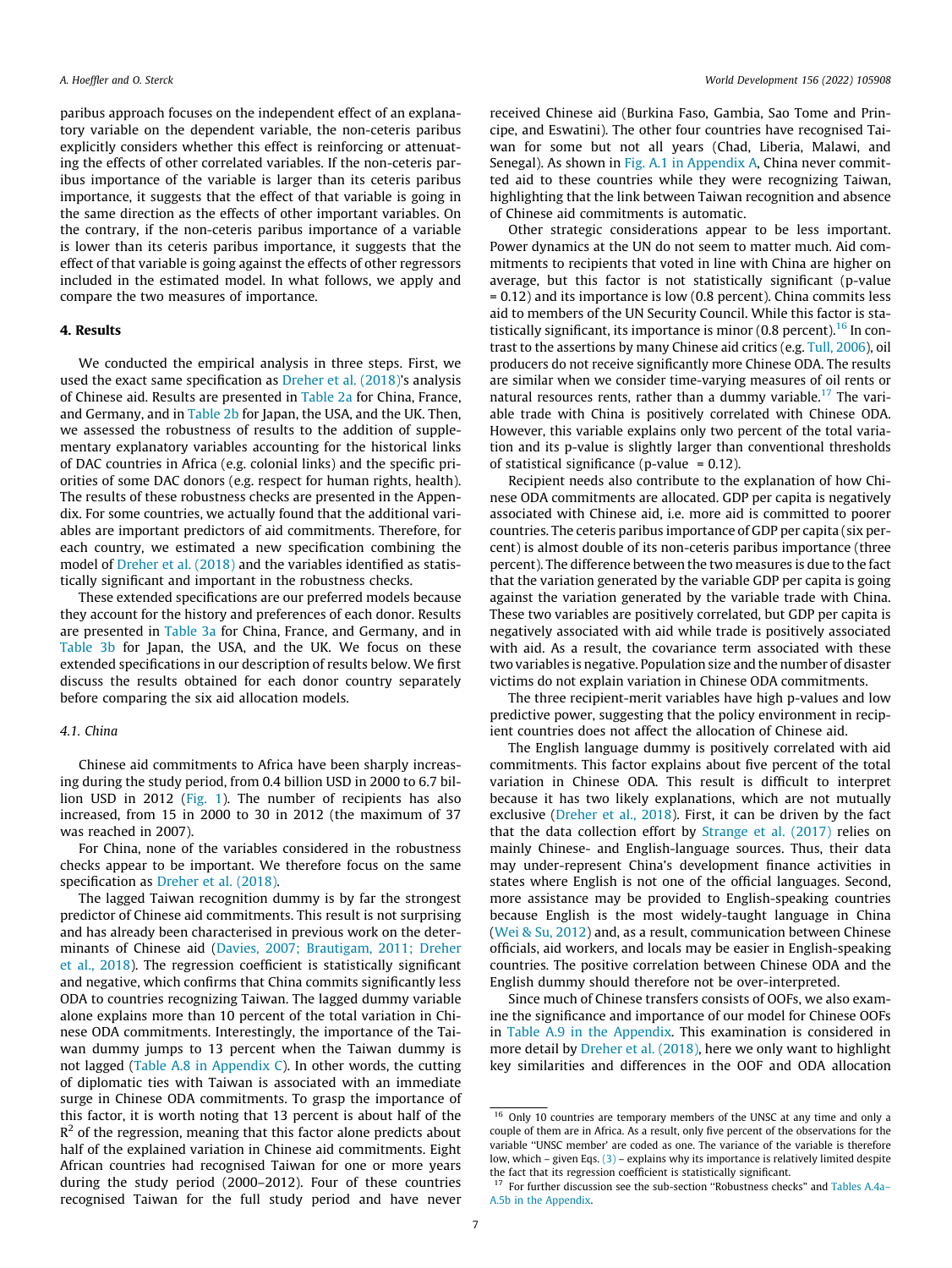# <span id="page-7-0"></span>Table 2a

Predictors of ODA – regression model of [Dreher et al. \(2018\)](#page-14-0).

|                                  | Dependent variable: ODA (log) |                 |              |                      |                 |              |                     |                 |              |
|----------------------------------|-------------------------------|-----------------|--------------|----------------------|-----------------|--------------|---------------------|-----------------|--------------|
|                                  | China                         |                 |              | France               |                 |              | Germany             |                 |              |
|                                  | $\beta_i$<br>(1)              | $b*^2_i$<br>(2) | $E_i$<br>(3) | $\beta_i$<br>(4)     | $b*^2_i$<br>(5) | $E_i$<br>(6) | $\beta_i$<br>(7)    | $b*_i^2$<br>(8) | $E_i$<br>(9) |
| GDP per capita (log)             | $-1.88**$<br>(0.84)           | 6.30            | 3.19         | $-0.73**$<br>(0.28)  | 15.71           | $-1.29$      | $-0.47$<br>(0.31)   | 3.38            | 4.86         |
| Population (log)                 | $-0.32$<br>(0.51)             | 0.29            | $-0.87$      | $-0.01$<br>(0.18)    | 0.01            | $-0.40$      | $1.24***$<br>(0.28) | 37.07           | 42.98        |
| Affected from disasters (log)    | 0.01<br>(0.07)                | 0.01            | 0.10         | 0.01<br>(0.02)       | 0.10            | 0.44         | 0.02<br>(0.02)      | 0.13            | 1.20         |
| Polity                           | 0.08<br>(0.10)                | 0.24            | 0.77         | 0.03<br>(0.02)       | 0.75            | 0.23         | $-0.02$<br>(0.04)   | 0.13            | $-0.16$      |
| Control of corruption            | $-0.26$<br>(0.84)             | 0.03            | 0.02         | $0.60**$<br>(0.29)   | 2.64            | $-1.19$      | $1.25***$<br>(0.44) | 6.04            | 1.61         |
| Debt/GDP                         | $-0.00$<br>(0.01)             | 0.10            | 0.05         | $-0.00$<br>(0.00)    | 0.53            | 0.64         | 0.00<br>(0.00)      | 0.53            | $-0.08$      |
| English language                 | $3.93***$<br>(1.12)           | 5.53            | 5.24         | $-1.31***$<br>(0.40) | 9.99            | 15.02        | 0.07<br>(0.39)      | 0.01            | 0.20         |
| UN voting with donor             | 4.96<br>(3.16)                | 0.42            | 0.80         | $-1.60$<br>(2.24)    | 0.14            | $-0.38$      | 1.39<br>(2.25)      | 0.09            | 0.48         |
| UNSC member                      | $-3.00***$<br>(1.07)          | 0.74            | 0.79         | $-0.02$<br>(0.19)    | 0.00            | $-0.02$      | $0.47**$<br>(0.23)  | 0.15            | 0.25         |
| Oil dummy                        | $-0.42$<br>(1.73)             | 0.06            | 0.22         | 0.29<br>(0.45)       | 0.46            | 2.73         | $-0.39$<br>(0.65)   | 0.43            | $-0.70$      |
| Trade with donor (log)           | 0.60<br>(0.38)                | 2.44            | 2.04         | $0.69***$<br>(0.10)  | 45.92           | 43.41        | $0.25***$<br>(0.11) | 2.90            | 7.82         |
| Taiwan recognition               | $-8.84***$<br>(1.12)          | 10.60           | 10.38        | $-0.74*$<br>(0.40)   | 1.21            | 2.11         | 0.15<br>(0.39)      | 0.02            | $-0.08$      |
| Predicted ODA other donors (log) | $0.46**$<br>(0.23)            | 0.93            | 0.93         | $-0.02$<br>(0.02)    | 0.17            | 0.17         | 0.03<br>(0.05)      | 0.07            | 0.07         |
| Observations<br>$R^2$            | 644<br>0.267                  |                 |              | 644<br>0.625         |                 |              | 644<br>0.589        |                 |              |

#### Table 2b

Predictors of ODA – regression model of [Dreher et al. \(2018\)](#page-14-0) (continued).

|                                  | Dependent variable: ODA (log) |                 |              |                     |                 |              |                      |                 |              |
|----------------------------------|-------------------------------|-----------------|--------------|---------------------|-----------------|--------------|----------------------|-----------------|--------------|
|                                  | Japan                         |                 |              | <b>USA</b>          |                 |              | United Kingdom       |                 |              |
|                                  | $\beta_i$<br>(1)              | $b*^2_i$<br>(2) | $E_i$<br>(3) | $\beta_i$<br>(4)    | $b*^2_i$<br>(5) | $E_i$<br>(6) | $\beta_i$<br>(7)     | $b*^2_i$<br>(8) | $E_i$<br>(9) |
| GDP per capita (log)             | $-0.65*$<br>(0.38)            | 6.59            | 2.14         | $-0.83**$<br>(0.40) | 9.33            | 9.17         | $-1.90***$<br>(0.48) | 12.21           | 11.91        |
| Population (log)                 | $0.79**$<br>(0.35)            | 15.26           | 19.52        | $0.89***$<br>(0.28) | 17.14           | 24.49        | $1.54***$<br>(0.38)  | 12.73           | 19.44        |
| Affected from disasters (log)    | 0.03<br>(0.02)                | 0.34            | 1.68         | $0.06**$<br>(0.03)  | 0.95            | 3.99         | $-0.03$<br>(0.05)    | 0.08            | $-0.76$      |
| Polity                           | $-0.02$<br>(0.03)             | 0.12            | $-0.39$      | 0.02<br>(0.04)      | 0.15            | 0.56         | 0.04<br>(0.06)       | 0.13            | 0.35         |
| Control of corruption            | $1.41***$<br>(0.40)           | 7.87            | 5.07         | $0.92*$<br>(0.48)   | 2.91            | $-0.13$      | 0.80<br>(0.63)       | 0.55            | 0.16         |
| Debt/GDP                         | $-0.01**$<br>(0.00)           | 7.65            | 9.56         | $0.00*$<br>(0.00)   | 0.79            | $-0.24$      | 0.01<br>(0.01)       | 1.05            | 0.74         |
| English language                 | $-0.04$<br>(0.32)             | 0.00            | $-0.08$      | 0.35<br>(0.35)      | 0.33            | 1.31         | $4.28***$<br>(0.69)  | 12.40           | 16.86        |
| UN voting with donor             | $3.39*$<br>(2.00)             | 0.80            | 2.17         | 0.56<br>(2.29)      | 0.03            | $-0.19$      | 0.52<br>(5.34)       | 0.00            | 0.02         |
| UNSC member                      | 0.25<br>(0.30)                | 0.04            | 0.11         | 0.07<br>(0.30)      | 0.00            | 0.01         | $-0.23$<br>(0.85)    | 0.01            | 0.02         |
| Oil dummy                        | 0.24<br>(0.43)                | 0.17            | 0.23         | $-0.87$<br>(0.62)   | 1.89            | 0.44         | 0.30<br>(0.78)       | 0.06            | $-0.13$      |
| Trade with donor (log)           | 0.02<br>(0.11)                | 0.03            | 0.44         | $0.43*$<br>(0.22)   | 9.03            | 7.70         | $0.57**$<br>(0.28)   | 4.05            | 5.10         |
| Taiwan recognition               | $-0.03$<br>(0.68)             | 0.00            | 0.02         | 0.14<br>(0.35)      | 0.02            | $-0.05$      | 1.12<br>(0.68)       | 0.32            | 0.25         |
| Predicted ODA other donors (log) | $0.06*$<br>(0.03)             | 0.26            | 0.26         | 0.05<br>(0.07)      | 0.36            | 0.36         | $0.22*$<br>(0.13)    | 0.62            | 0.62         |
| Observations<br>$R^2$            | 644<br>0.449                  |                 |              | 643<br>0.533        |                 |              | 644<br>0.561         |                 |              |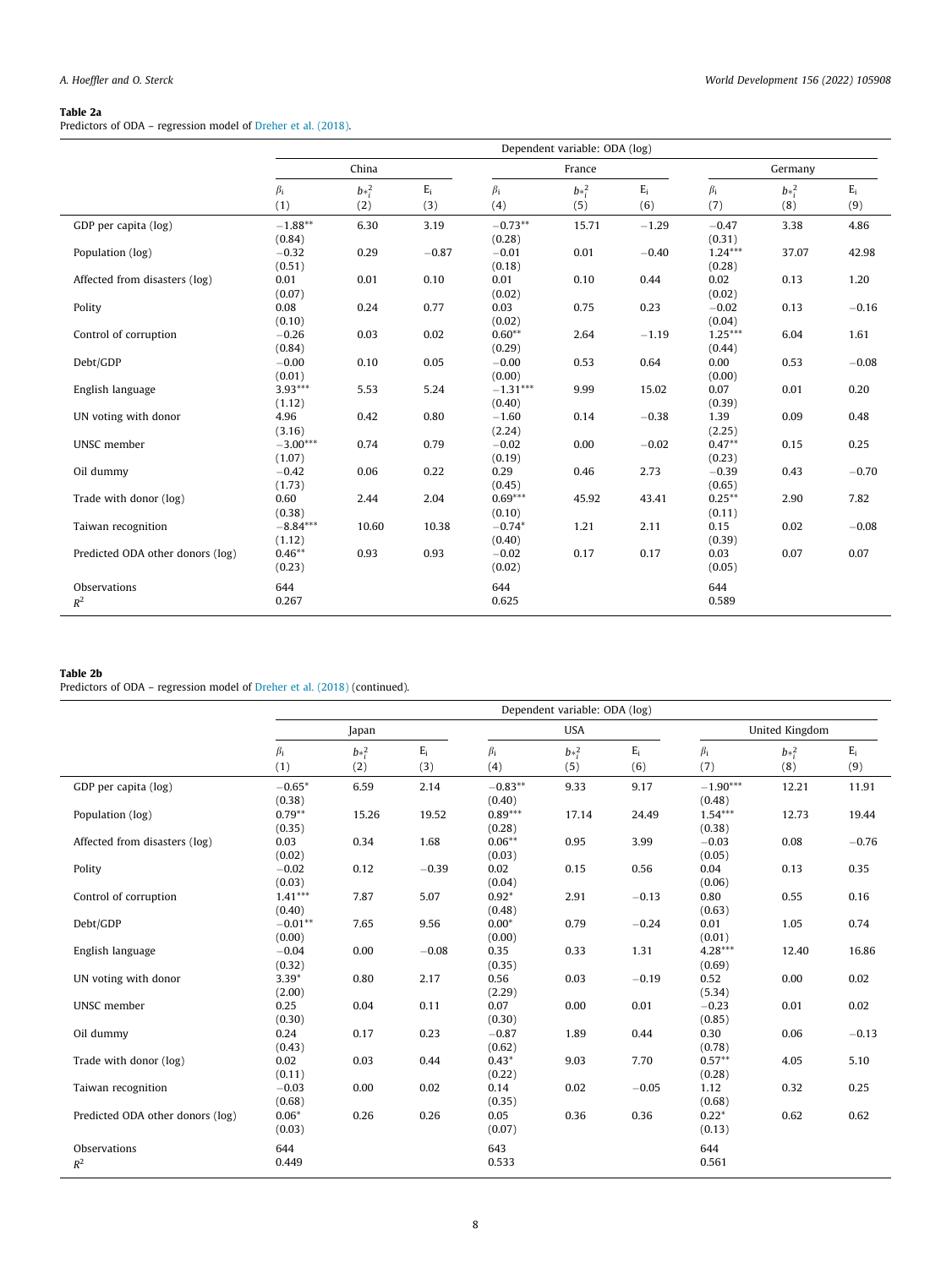#### <span id="page-8-0"></span>Table 3a

Predictors of ODA – with other important covariates.

|                                  | Dependent variable: ODA (log) |          |              |                     |                 |                  |                     |                 |         |
|----------------------------------|-------------------------------|----------|--------------|---------------------|-----------------|------------------|---------------------|-----------------|---------|
|                                  | China                         |          |              | France              |                 |                  | Germany             |                 |         |
|                                  | $\beta_i$<br>(1)              | $b*_i^2$ | $E_i$<br>(3) | $\beta_i$<br>(4)    | $b*^2_i$<br>(5) | $\rm E_i$<br>(6) | $\beta_i$<br>(7)    | $b*_i^2$<br>(8) | $E_i$   |
|                                  |                               | (2)      |              |                     |                 |                  |                     |                 | (9)     |
| GDP per capita (log)             | $-1.88**$<br>(0.84)           | 6.30     | 3.19         | $-0.19$<br>(0.21)   | 1.04            | $-0.33$          | $-0.49$<br>(0.29)   | 3.65            | 5.05    |
| Population (log)                 | $-0.32$<br>(0.51)             | 0.29     | $-0.87$      | $0.36***$<br>(0.16) | 6.20            | 10.02            | $1.11***$<br>(0.24) | 29.78           | 38.52   |
| Affected from disasters (log)    | 0.01<br>(0.07)                | 0.01     | 0.10         | 0.00<br>(0.02)      | 0.00            | 0.09             | 0.01<br>(0.02)      | 0.05            | 0.77    |
| DALYs all causes (log)           |                               |          |              |                     |                 |                  | $1.39*$<br>(0.73)   | 3.17            | 1.87    |
| Polity                           | 0.08<br>(0.10)                | 0.24     | 0.77         | $0.05***$<br>(0.02) | 1.69            | 0.34             | $-0.03$<br>(0.04)   | 0.25            | $-0.21$ |
| Control of corruption            | $-0.26$<br>(0.84)             | 0.03     | 0.02         | 0.37<br>(0.25)      | 1.04            | $-0.74$          | $1.54***$<br>(0.51) | 9.07            | 1.97    |
| Debt/GDP                         | $-0.00$<br>(0.01)             | 0.10     | 0.05         | 0.00<br>(0.00)      | 0.03            | $-0.16$          | 0.00<br>(0.00)      | 0.47            | $-0.08$ |
| English language                 | $3.93***$<br>(1.12)           | 5.53     | 5.24         | $-0.66*$<br>(0.37)  | 2.55            | 7.60             | $-0.30$<br>(0.40)   | 0.26            | $-0.87$ |
| Former French colony             |                               |          |              | $1.69***$<br>(0.40) | 16.54           | 24.47            |                     |                 |         |
| UN voting with donor             | 4.96<br>(3.16)                | 0.42     | 0.80         | $-1.52$<br>(1.80)   | 0.13            | $-0.36$          | 1.28<br>(2.25)      | 0.08            | 0.44    |
| UNSC member                      | $-3.00***$<br>(1.07)          | 0.74     | 0.79         | $-0.15$<br>(0.15)   | 0.03            | $-0.13$          | $0.50**$<br>(0.23)  | 0.17            | 0.27    |
| Oil dummy                        | $-0.42$<br>(1.73)             | 0.06     | 0.22         | 0.43<br>(0.42)      | 0.99            | 4.00             | $-0.32$<br>(0.62)   | 0.28            | $-0.56$ |
| Trade with donor (log)           | 0.60<br>(0.38)                | 2.44     | 2.04         | $0.33***$<br>(0.14) | 10.28           | 20.54            | $0.41***$<br>(0.15) | 7.56            | 12.62   |
| Taiwan recognition               | $-8.84***$<br>(1.12)          | 10.60    | 10.38        | $-0.67**$<br>(0.31) | 0.98            | 1.90             | 0.01<br>(0.39)      | 0.00            | $-0.01$ |
| Predicted ODA other donors (log) | $0.46**$<br>(0.23)            | 0.93     | 0.93         | $-0.00$<br>(0.01)   | 0.00            | 0.00             | 0.03<br>(0.05)      | 0.05            | 0.05    |
| Observations<br>$R^2$            | 644<br>0.267                  |          |              | 644<br>0.683        |                 |                  | 644<br>0.603        |                 |         |

models. GDP per capita is a statistically significant and somewhat important predictor of both ODA and OOF. The recognition of Taiwan is also statistically significant in both models. However, the importance of this variable is greatly reduced, from 10 to 11 percent in the ODA model to 2–3 percent in the OOF model. Furthermore, in contrast to the ODA model, the coefficients on the oil and trade variables are statistically significant in the OOF model, $^{18}$  suggesting not only that OOF is more commercially oriented but also that criticism of Chinese financial assistance may be more relevant for OOF than ODA. Other differences pertain to merit variables, and in particular the control of corruption and debt variables.<sup>19</sup> While the coefficients of these variables are insignificant and close to zero in the ODA model, they are negative and strongly significant in the OOF model. However, these variables are not very important (values between 1.3 and 3.4 percent). This supports the evidence that the more commercially oriented OOFs are partly determined by corruption and creditworthiness, but that these variables are not relevant for ODA commitments.

# 4.2. France

Aid commitments from France to Africa have fluctuated between 2.3 and 5.2 billion USD over the study period [\(Fig. 1\)](#page-3-0). France has been committing aid to all African countries.

For France, we find that the specification of [Dreher et al. \(2018\)](#page-14-0) is insufficient because it does not account for the history of France in Africa. The results of this specification, shown in Columns 4–6 of [Table 2a](#page-7-0), suggest that trade with France and – to a lesser extent – language are the most important predictors of aid commitments from France. Yet, these results are biased by the omission of variables identifying the colonial and military links between France and certain African countries. In Table A.11 in Appendix D, we show that the addition of a dummy variable identifying former French colonies greatly improve the fit. This variable explains a significant proportion of the variation in French aid commitments; part of this variation is wrongly attributed to the trade and language variables in the short specification of [Table 2a](#page-7-0). These results confirm the findings from previous research, agreeing that France tends to favour its former colonies (e.g. [Alesina & Dollar, 2000\)](#page-14-0). Despite France's long history of military involvement in its former colonies, we find that French Defense and Consultation Pacts with African countries do not significantly predict French ODA once French colonial links are controlled for (Table A.11 in Appendix D). We also find that France does not commit more aid to countries characterized by political terrorism (Table A.12 in Appendix D).

Given the results of these robustness checks, our preferred specification includes the dummy variable identifying former French colonies (Columns 4–6 of Table 3a). This turns out to be the most important predictor of French aid commitments: the former French colony dummy explains 24 percent of the total variation in French ODA. Language also seems to explain the allocation of French ODA. Aid commitments to English speaking countries are 48 percent lower, ceteris paribus. This variable – which is very much related to the former French colony dummy – explains about eight percent of the total variation in French ODA commitments.

<sup>&</sup>lt;sup>18</sup> We note that the regression coefficients of the trade variable in the ODA and OOF models are not statistically different at conventional thresholds.

<sup>&</sup>lt;sup>19</sup> The coefficient on the polity measure is insignificant in both models, consistent with Chinas stated approach of non-interference in domestic political affairs.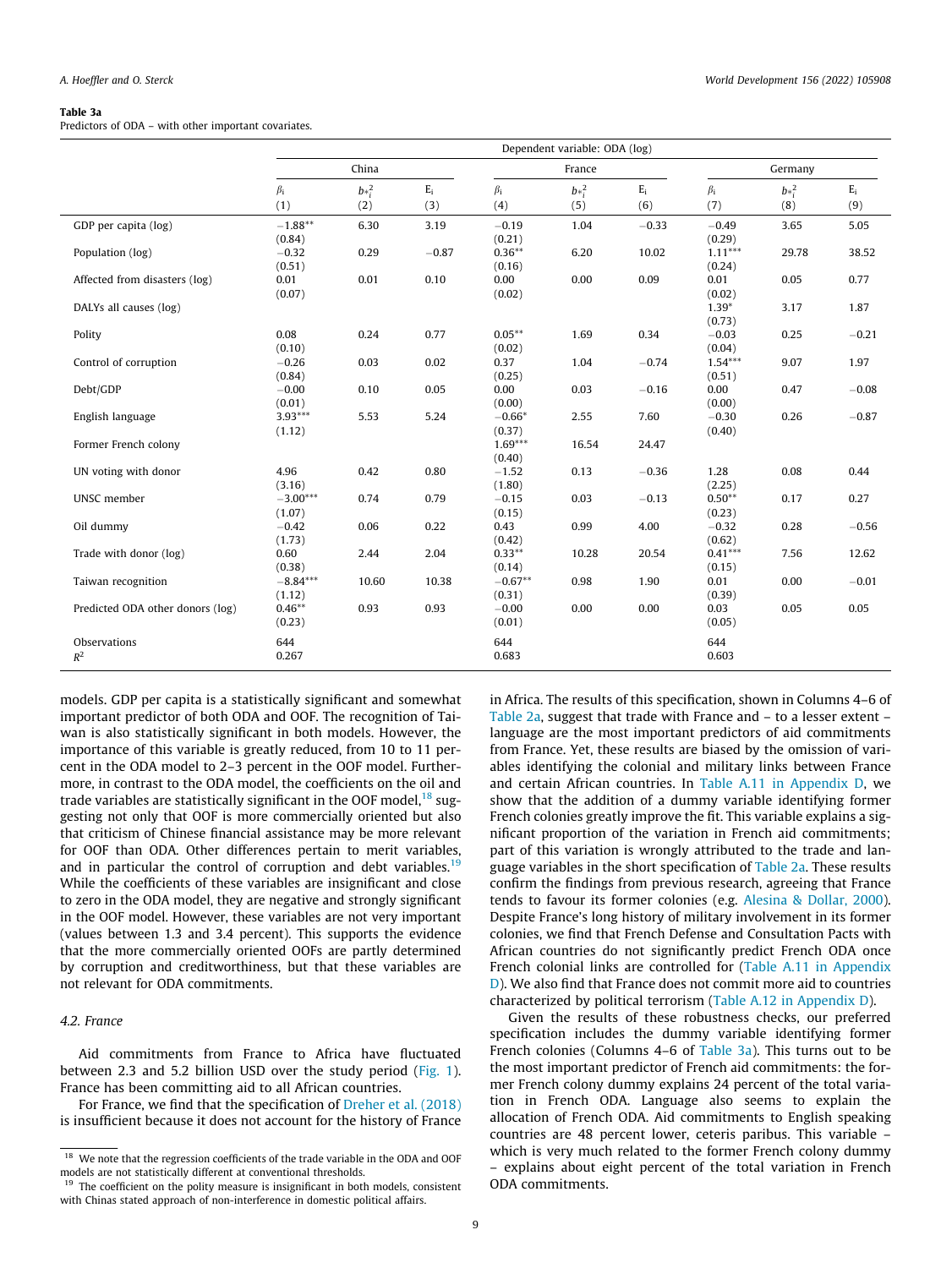#### <span id="page-9-0"></span>Table 3b

Predictors of ODA – with other important covariates (continued).

|                                          | Dependent variable: ODA (log) |          |         |                      |            |         |                      |                |         |
|------------------------------------------|-------------------------------|----------|---------|----------------------|------------|---------|----------------------|----------------|---------|
|                                          |                               | Japan    |         |                      | <b>USA</b> |         |                      | United Kingdom |         |
|                                          | $\beta_i$                     | $b*^2_i$ | $E_i$   | $\beta_i$            | $b*^2_i$   | $E_i$   | $\beta_i$            | $b*_i^2$       | $E_i$   |
|                                          | (1)                           | (2)      | (3)     | (4)                  | (5)        | (6)     | (7)                  | (8)            | (9)     |
| GDP per capita (log)                     | $-0.65*$<br>(0.38)            | 6.59     | 2.14    | $-0.62*$<br>(0.33)   | 5.18       | 6.83    | $-2.43***$<br>(0.37) | 19.94          | 15.22   |
| Population (log)                         | $0.79**$<br>(0.35)            | 15.26    | 19.52   | $0.98***$<br>(0.27)  | 20.62      | 26.86   | $1.41***$<br>(0.31)  | 10.65          | 17.78   |
| Affected from disasters (log)            | 0.03<br>(0.02)                | 0.34     | 1.68    | $0.04*$<br>(0.02)    | 0.55       | 3.03    | $-0.07$<br>(0.04)    | 0.34           | $-1.53$ |
| DALYs all causes (log)                   |                               |          |         | $2.26***$<br>(0.73)  | 7.48       | 7.61    | $1.68*$<br>(0.94)    | 1.04           | 2.96    |
| Polity                                   | $-0.02$<br>(0.03)             | 0.12     | $-0.39$ | $-0.01$<br>(0.03)    | 0.01       | $-0.18$ | $-0.01$<br>(0.06)    | 0.00           | $-0.04$ |
| Control of corruption                    | $1.41***$<br>(0.40)           | 7.87     | 5.07    | $4.05***$<br>(1.05)  | 9.67       | 1.80    | $5.41***$<br>(1.12)  | 3.41           | 1.54    |
| Political terror                         |                               |          |         | $-0.62**$<br>(0.29)  |            |         | $-0.89**$<br>(0.43)  |                |         |
| Interaction pol. terror x c. of corrupt. |                               |          |         | $-0.96***$<br>(0.35) |            |         | $-1.43***$<br>(0.35) |                |         |
| Debt/GDP                                 | $-0.01**$<br>(0.00)           | 7.65     | 9.56    | $0.01**$<br>(0.00)   | 1.26       | $-0.30$ | $0.01*$<br>(0.00)    | 1.00           | 0.72    |
| English language                         | $-0.04$<br>(0.32)             | 0.00     | $-0.08$ | $-0.17$<br>(0.33)    | 0.07       | $-0.62$ | $2.28***$<br>(0.68)  | 3.53           | 9.00    |
| Former British colony                    |                               |          |         |                      |            |         | $1.57**$<br>(0.63)   | 1.61           | 5.54    |
| Distance                                 |                               |          |         |                      |            |         | $0.35*$<br>(0.18)    | 1.43           | 3.02    |
| UN voting with donor                     | $3.39*$<br>(2.00)             | 0.80     | 2.17    | $-1.29$<br>(2.05)    | 0.15       | 0.44    | $-0.14$<br>(5.09)    | 0.00           | $-0.00$ |
| UNSC member                              | 0.25<br>(0.30)                | 0.04     | 0.11    | 0.28<br>(0.29)       | 0.05       | 0.03    | 0.21<br>(0.81)       | 0.01           | $-0.01$ |
| Oil dummy                                | 0.24<br>(0.43)                | 0.17     | 0.23    | $-0.66$<br>(0.57)    | 1.10       | 0.33    | $1.30**$<br>(0.62)   | 1.06           | $-0.55$ |
| Trade with donor (log)                   | 0.02<br>(0.11)                | 0.03     | 0.44    | $0.38**$<br>(0.18)   | 7.20       | 6.88    | $0.72***$<br>(0.24)  | 6.50           | 6.46    |
| Taiwan recognition                       | $-0.03$<br>(0.68)             | 0.00     | 0.02    | $-0.03$<br>(0.37)    | 0.00       | 0.01    | $1.24***$<br>(0.56)  | 0.39           | 0.28    |
| Right-wing government                    |                               |          |         |                      |            |         | $-2.20***$<br>(0.64) | 1.13           | $-1.49$ |
| Predicted ODA other donors (log)         | $0.06*$<br>(0.03)             | 0.26     | 0.26    | 0.07<br>(0.05)       | 0.57       | 0.57    | 0.15<br>(0.10)       | 0.28           | 0.28    |
| Observations<br>$\mathbb{R}^2$           | 644<br>0.449                  |          |         | 643<br>0.601         |            |         | 644<br>0.610         |                |         |

Another important predictor of French aid commitments is trade, which suggests that strategic considerations also seem to play an important role. The magnitude of trade flows with France is the second most important predictor of French ODA, predicting about 21 percent of the total variation in French ODA commitments. This is large: about one-third of the  $R^2$ . Other strategic considerations do not appear to matter.

The former colony and English dummy variables and the trade variable are highly correlated and their effects are reinforcing each other. France has higher volumes of trade with its former colonies, which rarely have English as one of their official languages. Trade and being a former colony are positively correlated with French ODA, while English language is negatively correlated with French ODA. This explains why the non-ceteris paribus importance of these variables is much higher than the ceteris paribus importance.

Only one variable in the need category is statistically significant: population size. Larger countries receive more aid from France. The ceteris paribus importance of this variable is much more important (ten percent) compared to its non-ceteris paribus importance (six percent) because the effect of trade and population size are reinforcing each other. Both variables are positively correlated – i.e. France trades more with more populous countries – and both variables are positively correlated with aid.

As a result, the covariance term associated with these two variables is positive.

Like China, France does not appear to give much weight to recipient merit. Although the coefficient on the polity variable is positive and statistically significant, suggesting that France rewards recipients institutional quality, but this variable only explains a very small proportion of total variation in French ODA (0.3 percent). Other merit variables are not statistically significant and their importance is low.

# 4.3. Germany

Aid commitments from Germany to Africa increased sharply from 1.1 billion USD in 2000 to 3.6 billion USD in 2006 ([Fig. 1\)](#page-3-0). However, since 2006, the amounts of aid committed by Germany have been decreasing or stagnating, reaching 2.4 billion USD in 2012. Germany is committing aid to nearly all African countries.

For Germany, we add a measure of the burden of diseases in recipients countries - the DALYs - to the original specification of [Dreher et al. \(2018\)](#page-14-0) to account for Germany's expanding investments in global health [\(Kickbusch et al., 2017](#page-15-0)). This variable was identified as statistically significant and relatively important in robustness checks (Table A.1a in Appendix B).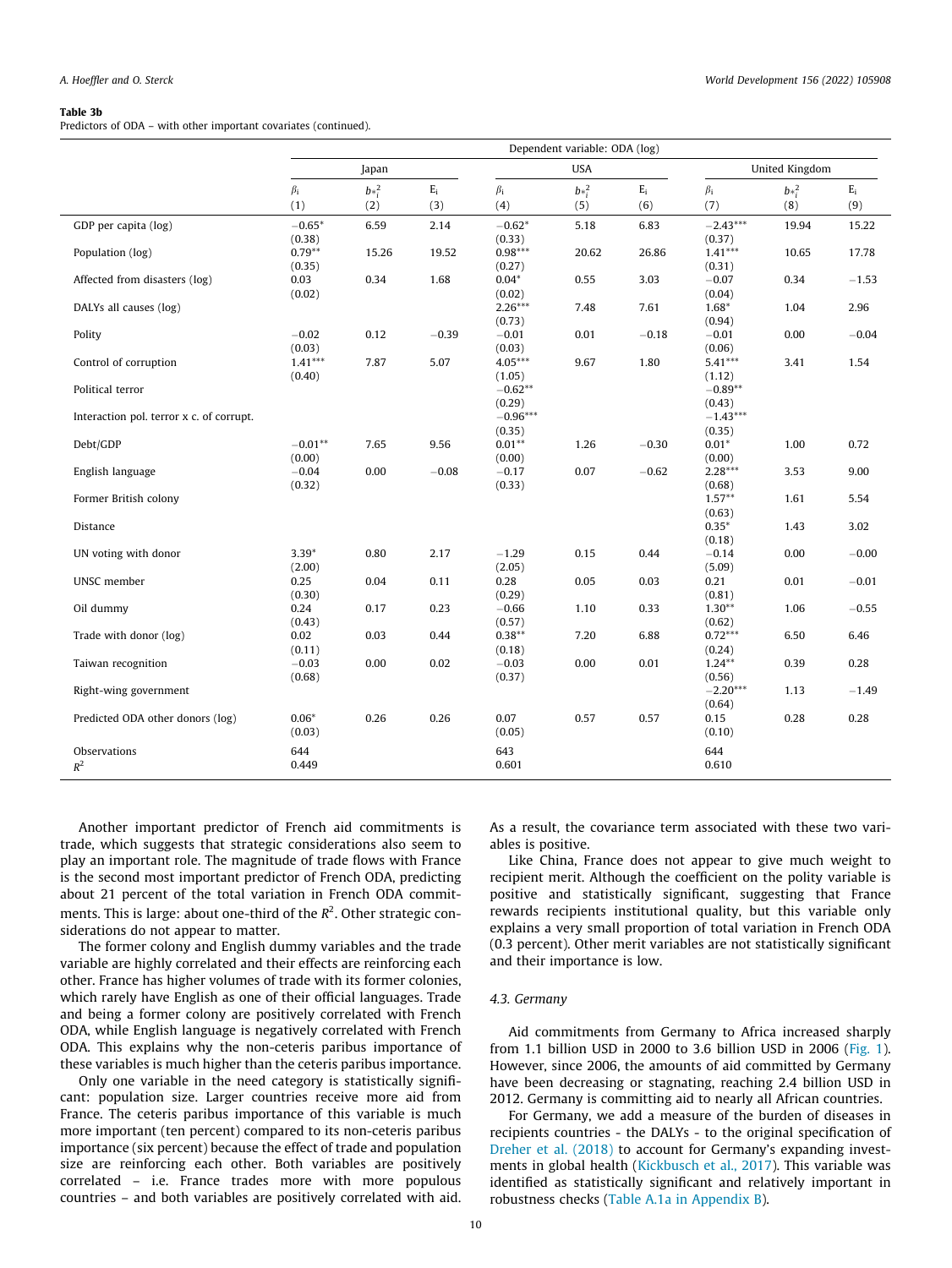The results of our preferred specification show that Germany puts much more emphasis on needs than France and China when allocating aid in Africa ([Table 3a\)](#page-8-0). African countries with a larger population receive substantially more aid commitments from Germany. The population elasticity of German ODA is close to one, which means that German aid commitments are approximately proportional to population size in recipient countries. Population size alone explains 39 percent of the total variation in German ODA, which is about two-thirds of the  $R^2$ . Germany also commits more aid to countries with low GDP per capita (p-value  $= 0.1$ ) and high burden of disease. The non-ceteris paribus importance of these two variables is five percent and two percent respectively. Together, the variables in the need category explain 46 percent of the total variation in German ODA, which is extremely high given that the  $R^2$  is 0.60.

Countries with higher control of corruption receive more aid from Germany. This effect, however, is going against the effect of the variables population size, GDP per capita and DALYs, which explains why the ceteris paribus importance of the control of corruption variable (nine percent) is much higher than its non-ceteris paribus importance (two percent).<sup>20</sup>

Previous studies on the significance of political interest variables, such as voting with Germany in the UNGA, come to different conclusions. While [Nunnenkamp and Öhler \(2011\) and Dreher and](#page-15-0) [Nunnenkamp \(2015\)](#page-15-0) find that Germany allocates more ODA to recipient countries with similar voting patterns, [Hoeffler and](#page-15-0) [Outram \(2011\)](#page-15-0) find no such evidence. We do not find UNGA voting to be a correlate of German aid. In contrast, we find that Germany gives more aid to members of the UN Security Council, but the importance of this latter variable is rather limited.

The other proxy for donor self-interest, trade, is positively associated with German aid, predicting about 12 percent of the total variation in German ODA.

Overall, while need considerations seem to dominate German aid allocation, merit (i.e. control of corruption) and self-interest (i.e. trade) also play important roles.

#### 4.4. Japan

Japanese aid commitments from Japan to Africa increased between 2000 and 2006, and stagnated afterwards ([Fig. 1\)](#page-3-0). In 2012, Japan committed 1.8 billion USD to African countries.

For Japan, we use the original specification of [Dreher et al.](#page-14-0) [\(2018\)](#page-14-0) as none of the variables studied in our robustness checks matter for Japan. Results are shown in Columns 1-3 of [Table 3b.](#page-9-0)

As with Germany, Japan's aid allocation model focuses on recipient needs and merits. By far the most important factor is population size, which explains 20 percent of the total variation in aid. Japan also commits more aid to countries with low GDP per capita.<sup>21</sup> Taken

together, the need variables explain 23 percent of the total variation, which is slightly more than half of the variation explained by the regression model.

Merit also explains Japanese aid allocation. Japan commits more aid to countries that control corruption and have low levels of debt. The non-ceteris paribus importance of these variables is quite high, five and ten percent respectively.

Self-interest seems to play a minor role. While aid commitments are significantly higher to African countries voting in line with Japan, the importance of this factor is relatively low. Other self-interest variables are either not statistically significant or not important, or both.

We conclude that Japan's aid allocation model mostly depends on need and merit variables, without much consideration for selfinterest and proximity.

# 4.5. The United States of America

USA aid commitments to Africa increased from 2.8 billion USD to 10.7 billion USD between 2000 and 2008 and oscillated around 8 billion USD thereafter [\(Fig. 1](#page-3-0)). The USA committed aid to almost all African countries during the study period.

For the USA, we make two additions to the original specification of [Dreher et al. \(2018\)](#page-14-0). First, we include a measure of the burden of diseases - the DALYs - to account for the USA's long-standing prioritization of global health, including through the President's Emergency Plan for AIDS Relief (PEPFAR) programme. Robustness checks confirm that USA aid commitments are significantly higher in countries with a high burden of disease (Table A.1b in Appendix B). Second, given the USA commitment to promote freedom, we include our measure of human rights violations.<sup>22</sup> The robustness tests presented in Table A.14 in Appendix E suggest that the effect of human rights violations is best captured when this variable is interacted with control of corruption. Our preferred specification includes the measures of DALYs and human rights violations as well as the interaction between human rights violations and control of corruption [\(Table 3b,](#page-9-0) Columns 4–6).

The commitment of USA ODA heavily depends on recipient needs. Population size is by far the most important factor, explaining 27 percent of the total variation in USA ODA. The USA also commits more aid to countries with low GDP per capita and high burden of disease as well as countries affected by disasters. The non-ceteris paribus importance of need variables is generally higher than their ceteris paribus importance, because the effects of these variables on the variance of ODA are mutually reinforcing.

Merit variables also matter. The USA prioritize countries with low levels of corruption and political terror. The ceteris paribus importance of these factors is high – ten percent – much higher than their non-ceteris paribus importance (two percent). This difference is explained by the fact that the variation explained by merit variables clashes with the variation explained by need variables. For example, control of corruption and GDP per capita are positively correlated. Control of corruption is positively associated with USA aid, while GDP per capita is negatively associated with USA aid. The variations explained by these two variables are therefore partly cancelling out. Similarly, control of corruption and DALYs are negatively correlated. But both variables are positively

<sup>20</sup> Control of corruption is positively correlated with GDP per capita. Control of corruption is associated with higher levels of German aid, ceteris paribus, while GDP per capita is associated with lower levels of aid. As a result, the variations generated by control of corruption and GDP per capita are cancelling each other. Similarly, control of corruption is negatively correlated with population size and DALYs. However, Germany commits more aid to countries with large populations and higher DALYs. As a result, the variations generated by control of corruption on the one hand, and population size and DALYs on the other hand, are cancelling each other out.

 $21$  The ceteris paribus importance of GDP per capita (seven percent) is much larger than its non-ceteris paribus importance (two percent). Indeed, the variation generated by GDP per capita is conflicting with the variation generated by the control of corruption variable and the debt-to-GDP ratio. GDP per capita is positively correlated with control of corruption. GDP per capita is associated with lower levels of aid, while control of corruption is associated with higher levels of aid. As a result, the variations generated by GDP per capita and control of corruption are cancelling each other. Similarly, GDP per capita is negatively correlated with the debt-to-GDP ratio. Countries with high debt-to-GDP ratios receive less aid. As a result, the variations generated by GDP per capita and debt-to-GDP ratio are cancelling each other.

<sup>&</sup>lt;sup>22</sup> [USAID \(2021\)](#page-15-0) defines their mission as follows: "Our Mission: On behalf of the American people, we promote and demonstrate democratic values abroad, and advance a free, peaceful, and prosperous world. In support of America's foreign policy, the U.S. Agency for International Development leads the U.S. Government's international development and disaster assistance through partnerships and investments that save lives, reduce poverty, strengthen democratic governance, and help people emerge from humanitarian crises and progress beyond assistance."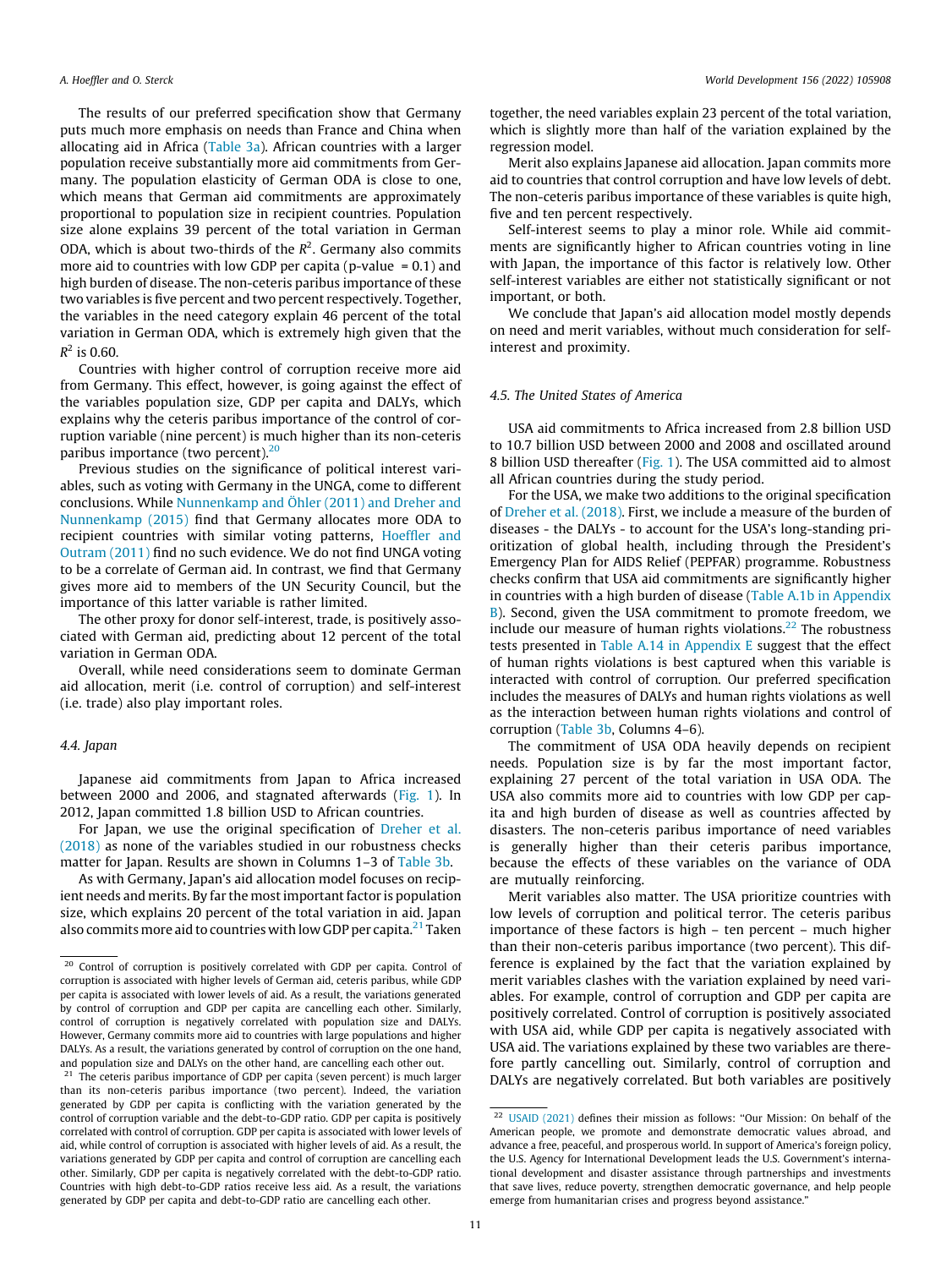associated with USA aid. Consequently, the two variables are generating variations that cancel each other out.

Countries with high levels of debt receive more aid commitments from the USA, suggesting that this variable would be a better fit with the need category in the case of USA aid. The importance of this variable is however limited, suggesting that the mis-categorisation of this variable has little impact on our conclusions.

Finally, we also find evidence that trade with the USA is an important predictor of USA ODA. The variable is statistically significant and its importance is relatively high, at seven percent. This suggests that self-interest plays a secondary role in the allocation of USA aid.

# 4.6. The United Kingdom

As with other OECD donors, UK aid commitments to Africa reached a maximum around 2006 (4.1 billion USD) and then stagnated or decreased, reaching 1.2 billion USD in 2012 ([Fig. 1\)](#page-3-0). For each year of the study period, the UK committed aid to about 85 percent of African countries.

For the UK, we add five extra explanatory variables to the original specification of [Dreher et al. \(2018\),](#page-14-0) as the regression coefficients of these variables are statistically significant in robustness checks: (1) DALYs (Table A.1b in Appendix B), (2) a measure of political terror in recipient countries as well as its interaction with control of corruption (Table A.18 in Appendix F),  $(3)$  a dummy identifying former British colonies (Table A.17 in Appendix F), (4) a measure of the distance between the most populated cities of donor and recipient countries (Table A.2b in Appendix B), and (5) a dummy identifying right-wing, conservative, or Christian democratic governments in recipient countries (Table A.3b in Appendix  $B$ ). Results of our preferred specification – which includes these variables – are shown in Columns 7–9 of [Table 3b.](#page-9-0)

The commitment of UK aid seems to be mainly driven by needs and proximity. The UK commits significantly more ODA to poorer and larger countries, ceteris paribus. GDP per capita and population size respectively explain 15 percent and 18 percent of the total variation in UK ODA, that is, about one quarter of explained variation each (the  $R^2$  is 0.61). The UK also commits more aid to countries that have a high burden of disease. However, this factor is relatively less important, explaining about three percent of the total variation in UK ODA.

Another quarter of the variation in UK aid is explained by the UK's historical and linguistic proximity to recipient countries. The UK commits significantly more aid to former colonies and countries that have English as one of their official languages. The effects of these variables are mutually reinforcing, explaining why their non-ceteris paribus importance (5.5 and 9 percent respectively) is much higher than their certeris paribus importance (1.6 and 3.5 percent respectively). $23$ 

Merit does not seem to play a major role in the allocation of UK ODA. The UK commits more aid to countries with low levels of corruption and political terror. The ceteris paribus importance of these factors is more than twice as large as their non-ceteris paribus importance (3.4 vs. 1.5 percent). As for the USA, the variation explained by merit variables clashes with the variation explained by need variables. As with the USA, the UK commits more aid to countries with higher debt-to-GDP ratios, suggesting that this variable would be better classified in the need category. However, the importance of the debt-to-GDP ratio, and of merit variables in general, is relatively limited.

Four variables in the self-interest category are statistically significant: the measure of trade flows, the dummy identifying oil producers, the Taiwan recognition dummy, and the dummy identifying right-wing, conservative, or Christian democratic governments in recipient countries. Only the first variable in this list – trade – is relatively important, explaining 6.5 percent of the variation in UK ODA.

In conclusion, while UK ODA commitments appear to be driven by multiple factors, three factors stand out as particularly important: GDP per capita, population size, and historical or linguistic proximity.

## 4.7. Cross-donor comparison

Three important findings emerge from this overview of the individual regression results.

First, although our benchmark regression model was originally specified for China by [Dreher et al. \(2018\)](#page-14-0), it explains only 27 percent of the total variation in Chinese aid. Remarkably, the model of [Dreher et al. \(2018\)](#page-14-0) does much better when applied to DAC countries, with  $R^2$  ranging between 45 percent for Japan and 63 percent for France. The percentages of explained variation are even higher with our preferred specifications: 68 percent for France and about 60 percent for Germany, the USA, and the UK (see [Fig. 2](#page-12-0)). The lower  $R^2$  for China could be due to the higher proportion of zeros in Chinese ODA data and the lower amounts of aid committed by China in the early 2000s [\(Table 1](#page-4-0) and [Fig. 1\)](#page-3-0).

Second, our analysis reveals the wide diversity of aid allocation models across donors. Not a single predictor is common to all aid allocation models. While DAC donors commit more aid to recipients with large populations, this is not the case for China. This variable is statistically significant and very important for Germany, Japan, the USA, and the UK. For these donors, regression coefficients are close to one, indicating that aid is approximately proportional to population size. By contrast, population size is neither statistically significant nor important for China and is of secondary importance for France. $24$  Among the other need variables, the case of GDP per capita is particularly telling. While this variable is statistically significant and very important for the UK, it is statistically insignificant and not at all important for France.<sup>25</sup> For China, Germany, Japan, and the USA, the coefficients of GDP per capita are statistically significant or almost significant (the p-value is 0.1 for Germany) but the variable is of secondary importance. We also observe interesting differences across donors when it comes to merit variables: all donors but China attribute some importance to institutional quality or governance. The importance of language and past colonial links also differs across donors. Being a former French colony is the most important factor explaining ODA from France. Similarly, the UK gives more aid to English speaking countries and former British colonies. By contrast, these factors do not matter for other OECD countries.<sup>26</sup> We also note that, in contrast to China, all DAC donors commit more aid to larger trade partners.

Third, the weights given to each of the four categories of factor needs, merit, proximity, self-interest - also sharply differ across donors. To facilitate the comparison of aid allocation models, we represent the importance of our four categories of predictors needs, merit, self-interest, and proximity - using a bar chart in

<sup>&</sup>lt;sup>24</sup> The differences in regression coefficients are statistically significant for China-Germany, China-Japan, China-USA, China-UK, France-Germany, France-USA, and France-UK.

 $25$  The difference between the regression coefficients of the UK and France is statistically significant at the 1% level.

<sup>&</sup>lt;sup>23</sup> Results also suggest that recipient countries that are more distant to the UK receive more aid. The mechanism behind this relationship is unclear. Only three percent of the total variation in UK aid is explained by distance.

 $26$  As explained above, the positive correlation between the English language dummy and Chinese ODA should not be over-interpreted as it could be partly driven by data issues [\(Dreher et al., 2018\)](#page-14-0).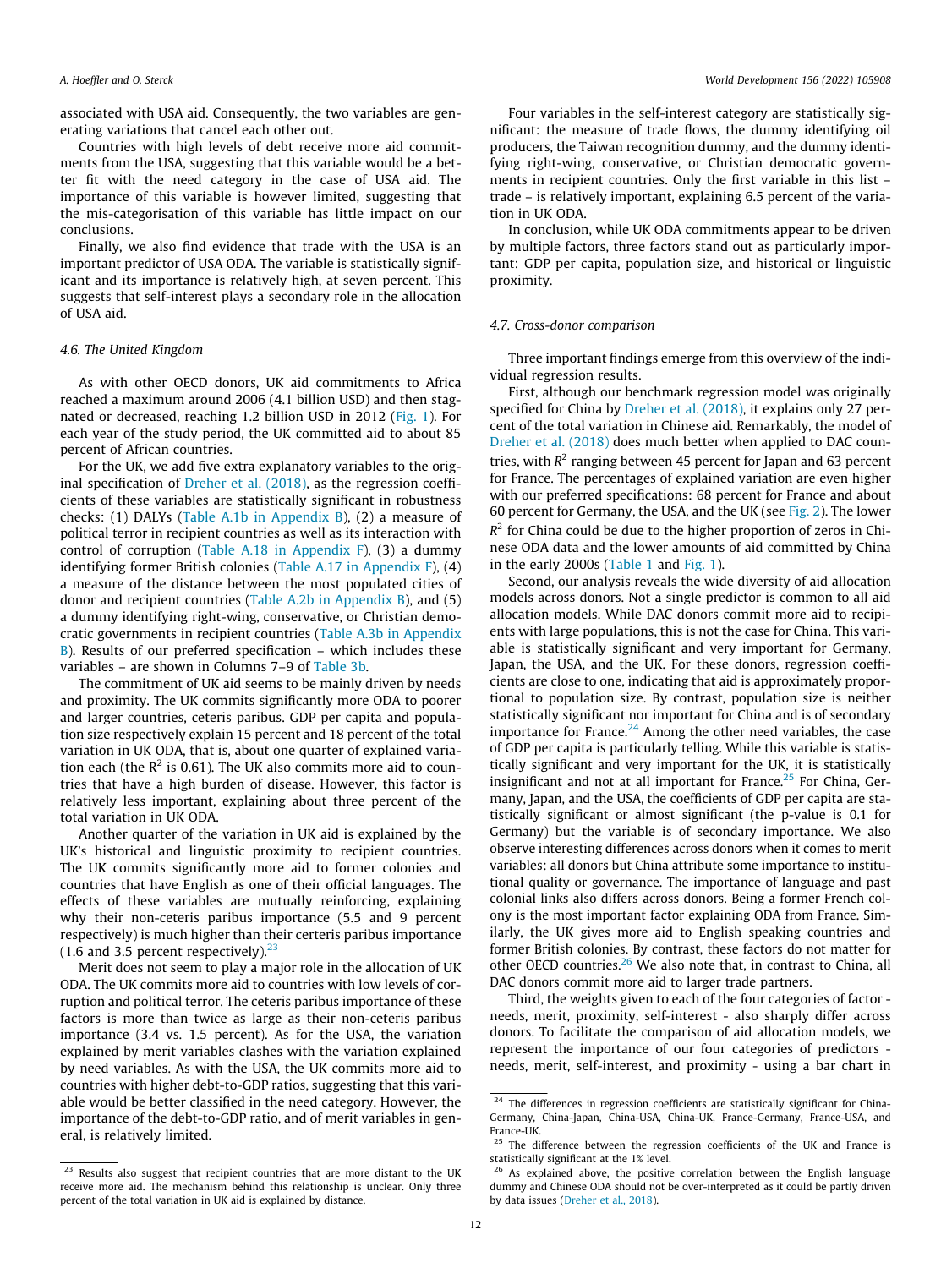<span id="page-12-0"></span>

Fig. 2. Importance of categories of predictors for the non-ceteris paribus approach (based on results from [Tables 3a and 3b](#page-8-0)).

Fig. 2 and "radar" charts in [Fig. 3](#page-13-0)f. To illustrate the decision of donors to favor their own interests or the needs of recipients, the categories ''needs" and ''self-interest" are put at the opposite ends of the horizontal axis, and the categories ''merit" and ''proximity" are placed at the opposite ends of the vertical axis. The figures highlight similarities between the allocation model of China and France, where self-interest is more important than needs when it comes to allocating ODA. By contrast, the allocation models of Germany, Japan, the UK, and the USA predominantly focus on needs. The high importance of language and past colonial links for France and the UK is also salient in these figures.

## 4.8. Robustness checks

We applied various checks to assess the robustness of our findings. All results are presented in the Appendix.

First, starting from the original specification of [Dreher et al.](#page-14-0) [\(2018\),](#page-14-0) whose results are shown in [Tables 2a and 2b](#page-7-0), we assessed the relevance of other explanatory variables, including a measure of the burden of disease, $27$  a measure of geographical distance between donor and recipient countries, $^{28}$  a dummy variable identifying right-wing, conservative, or Christian democratic governments in recipient countries,  $29$  a measure of oil rents,  $30$  a measure of natural resource rents, $31$  and the external debt-to-GDP ratio. $32$  For some donors, we also considered supplementary variables capturing their historical involvement in Africa (former colony dummy, French Defense and Consultation Pacts dummy) or their specific priorities (measure of political terror/human right violations, Egypt dummy for USA aid, Ethiopia dummy for Chinese and USA aid).<sup>33</sup> Relevant variables were added to the regressions shown in [Tables 3a and 3b.](#page-8-0)

<sup>33</sup> See Tables A.8–A.16.

Second, we assessed whether the results are robust to using three-year averages. Results are qualitatively similar. We note that  $R^2$  are higher than in benchmark regressions (especially for China), probably because the averaging of the data attenuates the noise from idiosyncratic variation in aid commitments over time. We also used cross-sectional regressions with 2012 data, but results are more imprecise because cross-sectional regressions rely on 49 observations only. We also studied and compared intensive versus extensive margins. However, results are not very informative because DAC donors commit aid to most or all African countries each year.<sup>34</sup>

Finally, we compared the predictors of aid commitments versus aid disbursements using data from DAC donors (data on aid disbursements are not available for China). Results are qualitatively different (Tables A.22a and A.22a in Appendix H). For example, the predictive power of GDP per capita is generally higher for disbursements compared to commitments. Given important differences, we emphasize that our results and conclusions only apply to commitments; future research should be undertaken to explain differences between commitments and disbursements.

# 5. Conclusion

China's involvement in African countries has received much criticism ([Naim, 2007](#page-15-0)), suggesting that China's aid is mainly motivated by self-interest. According to this narrative, China wants to gain access to natural resources and extend her global influence by supporting poorer countries.

Our paper questions this narrative. We study China's aid allocation model over the period 2000–2012 and compare it to the five largest donor countries: France, Germany, Japan, the UK and the USA. We make use of recently compiled data on Chinese aid ([Strange et al., 2017](#page-15-0)) and use these in standard aid allocation regressions. Comparisons of this kind, while common practice, often lack a rigorous methodology for cross-donor comparisons. The focus is typically on comparing regression coefficients ([Alesina & Dollar, 2000; Berthélemy, 2006](#page-14-0)) or, more rarely, variants

<sup>27</sup> See Tables A.1a and A.1b.

<sup>28</sup> See Tables A.2a and A.2b.

<sup>&</sup>lt;sup>29</sup> There is a large literature debating whether African political parties can be characterized in this manner [\(Erdmann, 2004; Manning, 2005; Erdmann & Basedau,](#page-14-0) [2008; Osei, 2012](#page-14-0)) and we would therefore like to urge caution when interpreting the results. See Tables A.3a and A.3b.

<sup>&</sup>lt;sup>30</sup> See Tables A.4a and A.4b.

<sup>31</sup> See Tables A.5a and A.5b.

<sup>&</sup>lt;sup>32</sup> See Tables A.6a and A.6b. For the external debt-to-GDP ratio, we also considered different lags of the variable to account for the fact that it often takes several years for loans to be negotiated and disbursed, see Tables A.7a and A.7b.

 $^{34}$  Percentage of country/years with positive aid commitments are 100% for France, 99% for Germany, Japan, and the USA, and 85% for the UK (see [Table 1](#page-4-0) for descriptive statistics).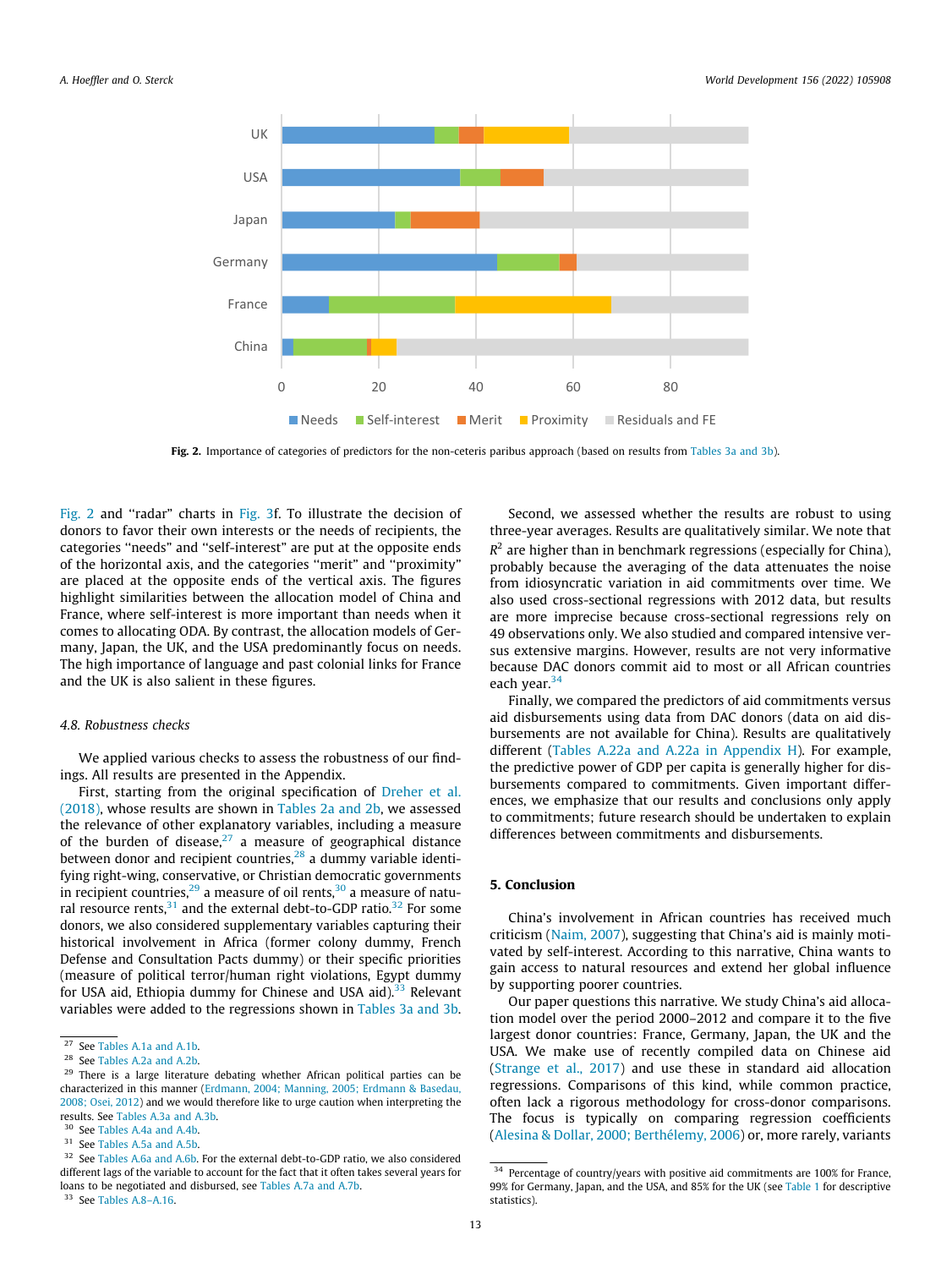<span id="page-13-0"></span>

Fig. 3. Comparison of aid allocation models (based on results from [Tables 3a and 3b\)](#page-8-0).

of the partial and semi-partial  $R^2$  ([Hoeffler & Outram, 2011; Dreher](#page-15-0) [& Fuchs, 2015](#page-15-0)). We go beyond this type of comparison by applying the innovative decomposition method developed by [Sterck](#page-15-0) [\(2019b\)](#page-15-0). We first estimate the same aid allocation model for all donors, using the specification of [Dreher et al. \(2018\)](#page-14-0) and we group explanatory variables into recipient needs, merit, donors' selfinterest, and proximity. We then decompose the variance of aid into the contributions associated with each explanatory variable. This enables us to measure how important each explanatory variable is in the allocation of aid. We then compare the importance of each explanatory variable, or groups of variables, across donors.

Our results suggest the following. First, China commits more aid to poorer countries, as do the USA, the UK, Japan and Germany. This observation contrasts with China's characterisation as a purely

self-interested donor. Furthermore, we find no evidence that commercial interests, such as trade or access to natural resources, determine Chinese aid allocation. This latter result contrasts with Western donors, which commit more aid to larger trade partners.

Second, we find that two countries - namely France and China assign high importance to variables that relate to self-interest. However, self-interest does not mean the same thing for France and China. France gives significantly more aid to important trade partners. By contrast, China's aid decisions are largely driven by the ''One-China policy", i.e. countries that recognize Taiwan receive no aid. Non-adherence to the ''One-China policy" explains nearly half of the explained variation in Chinese aid, making the recognition of Taiwan the most important explanatory variable in Chinese aid allocation. This suggests that China's self-interest is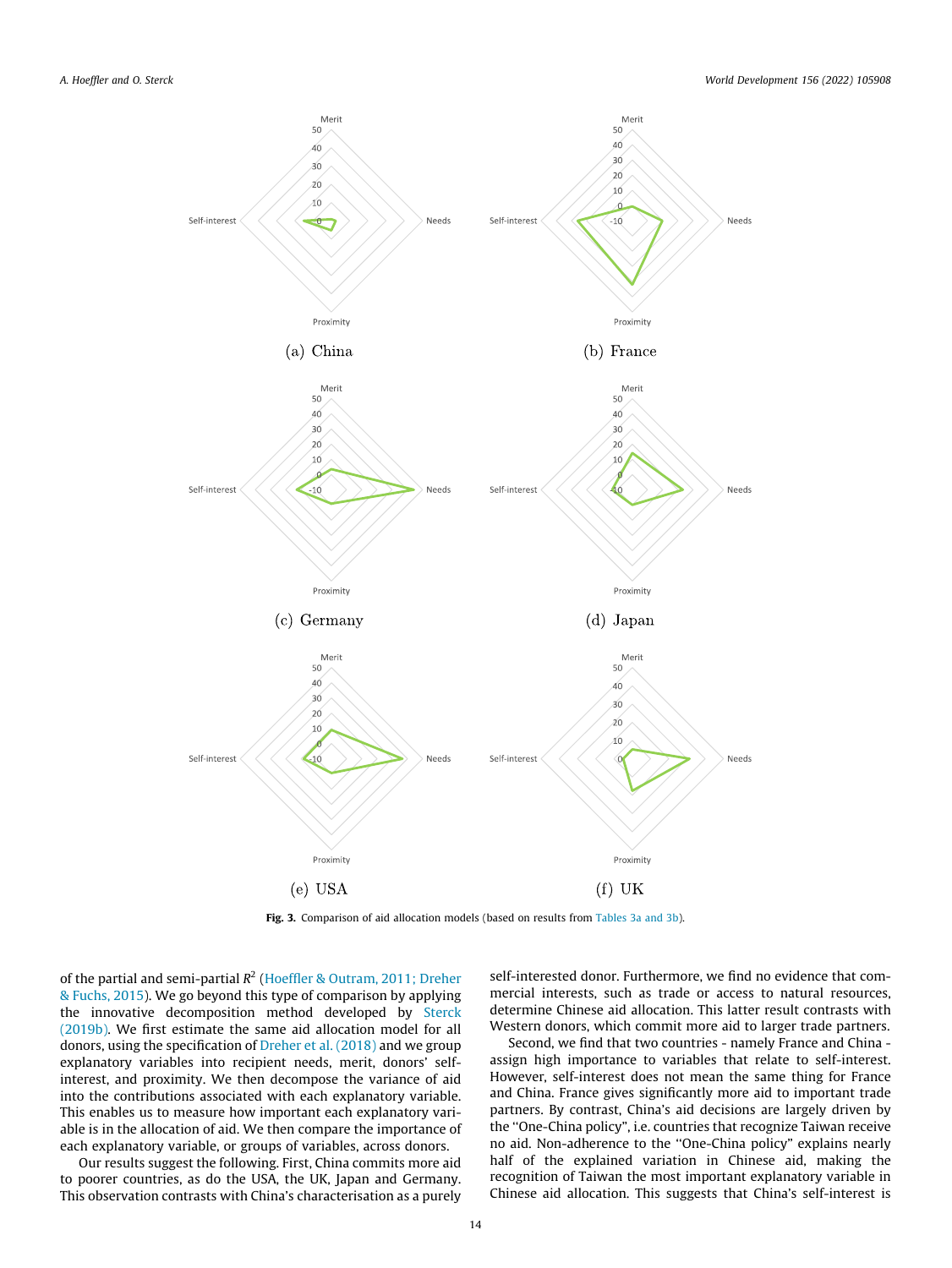<span id="page-14-0"></span>mainly driven by political considerations and not commercial ones, since oil and trade do not appear to be important in China's aid allocation. This result is consistent with existing qualitative and quantitative accounts of China's aid allocation model (Davies, 2007; Brautigam, 2011; Dreher et al., 2018).

Third, recipient merit (polity, control of corruption, and the debt to GDP ratio) does not explain Chinese aid allocation. Thus, there is some evidence that China allocates aid irrespective of policies and institutions, adhering to the principle of non-interference. On the other hand, our results also show that recipient merit is of secondary importance for DAC donors, despite some aid agencies (e.g. USAID) explicitly stating their commitment to strengthen democratic governance.

Fourth, we find historical proximity to be important: the UK and France commit more aid to their former colonies and, while the UK gives more to countries that have English as an official language, the contrary is true for France.

Overall, our analysis suggests that two main allocation models co-exist. The model of Germany, Japan, the USA, and the UK, where donors commit ODA mainly according to recipient needs. This is in contrast to the model of France and China, where self-interest and proximity considerations dominate recipient needs. We conclude that the characterisation of China as a rogue donor is overstated. Yes, China does not give aid to countries that recognize Taiwan, in line with its ''One-China policy". However, China's aid allocation model also accounts for recipient needs and is therefore not completely different from the allocation model of other major donors. More generally, we find that all donors differ markedly in how they allocate aid. Therefore, singling out China as being different from other donors does not seem justified based on our results.

Several limitations to our analysis should be recognized, alongside pathways for future research. First, our regression model does not explain the full variation in aid allocation, with  $R^2$  ranging between 27 and 68 percent (for China and France respectively). Interestingly, although the model by Dreher et al. (2018) was generated to investigate aid from China, it explains more of the variation in Western donors' aid commitment. We explored different avenues to expand the model of Dreher et al. (2018) but were often constrained by data availability and quality. This is particularly true for variables relating to strategic interests. More research is needed to identify the missing variables in our analysis. The analysis could also be expanded to include more countries and cover a longer time period. Second, the categorization of explanatory factors into needs, merit, self-interest, and proximity is necessarily fuzzy and questionable. Quantitative research should therefore be complemented with qualitative studies and case studies to triangulate findings and provide a coherent picture of donor motives. Third, our analysis focused on the empirical specification of Dreher et al. (2018) which, we acknowledge, may suffer from endogeneity issues. Our results should be interpreted cautiously. In particular, variables that are characterized as important should be interpreted as predictors – but not necessarily as causes – of ODA allocation. Finally, China has been accused of violating environmental standards and labour rights and our analysis is somewhat limited because it does not consider these important aspects of development assistance. For a small number of African countries, emerging statistical evidence suggests that Chinese aid may fuel local corruption and discourages local trade union involvement ([Isaksson](#page-15-0) [& Kotsadam, 2018; Isaksson & Kotsadam, 2018](#page-15-0)). Brautigam (2011) discusses a large number of examples in which China has been accused of violating international standards, but argues that many of these accusations are unsubstantiated and examples from other donors show that China may be no worse than other donors. More research is needed to settle the question.

# Declaration of Competing Interest

The authors declare that they have no known competing financial interests or personal relationships that could have appeared to influence the work reported in this paper.

# Acknowledgement

This research was supported by the Alexander von Humboldt Foundation.

# Appendix A. Supplementary data

Supplementary data associated with this article can be found, in the online version, a[thttps://doi.org/10.1016/j.worlddev.2022.](https://doi.org/10.1016/j.worlddev.2022.105908) [105908.](https://doi.org/10.1016/j.worlddev.2022.105908)

#### References

- [Abbas, S., Belhocine, N., ElGanainy, A. A., & Horton, M. \(2010\). A historical public](http://refhub.elsevier.com/S0305-750X(22)00098-5/h0005) debt database. [IMF working papers](http://refhub.elsevier.com/S0305-750X(22)00098-5/h0005), 1–26.
- [Alesina, A., & Dollar, D. \(2000\). Who gives foreign aid to whom and why?](http://refhub.elsevier.com/S0305-750X(22)00098-5/h0010) Journal of [Economic Growth, 5](http://refhub.elsevier.com/S0305-750X(22)00098-5/h0010)(1), 33–63.
- [Anaxagorou, C., Efthyvoulou, G., & Sarantides, V. \(2020\). Electoral motives and the](http://refhub.elsevier.com/S0305-750X(22)00098-5/h0015) [subnational allocation of foreign aid in sub-Saharan Africa.](http://refhub.elsevier.com/S0305-750X(22)00098-5/h0015) European Economic Review, 127[. Article 103430](http://refhub.elsevier.com/S0305-750X(22)00098-5/h0015).
- [Bader, J. \(2015\). China, autocratic patron? An empirical investigation of China as a](http://refhub.elsevier.com/S0305-750X(22)00098-5/h0020) factor in autocratic survival. [International Studies Quarterly, 59](http://refhub.elsevier.com/S0305-750X(22)00098-5/h0020)(1), 23–33.
- [Beck, T., Clarke, G., Groff, A., Keefer, P., & Walsh, P. \(2001\). New tools in comparative](http://refhub.elsevier.com/S0305-750X(22)00098-5/h0025) [political economy: The database of political institutions.](http://refhub.elsevier.com/S0305-750X(22)00098-5/h0025) The World Bank [Economic Review, 15](http://refhub.elsevier.com/S0305-750X(22)00098-5/h0025)(1), 165–176.
- [Bellemare, M. F., Masaki, T., & Pepinsky, T. B. \(2017\). Lagged explanatory variables](http://refhub.elsevier.com/S0305-750X(22)00098-5/h0030) [and the estimation of causal effect.](http://refhub.elsevier.com/S0305-750X(22)00098-5/h0030) The Journal of Politics, 79(3), 949–963.
- [Berthélemy, J.-C. \(2006\). Bilateral donors interest vs. recipients development](http://refhub.elsevier.com/S0305-750X(22)00098-5/h0035) [motives in aid allocation: Do all donors behave the same?](http://refhub.elsevier.com/S0305-750X(22)00098-5/h0035) Review of [Development Economics, 10](http://refhub.elsevier.com/S0305-750X(22)00098-5/h0035)(2), 179–194.
- [Berthélemy, J.-C., & Tichit, A. \(2004\). Bilateral donors' aid allocation decisions a](http://refhub.elsevier.com/S0305-750X(22)00098-5/h0040) three-dimensional panel analysis. [International Review of Economics & Finance,](http://refhub.elsevier.com/S0305-750X(22)00098-5/h0040) 13[\(3\), 253–274.](http://refhub.elsevier.com/S0305-750X(22)00098-5/h0040)
- Brautigam, D. (2011). [The dragon's gift: the real story of China in Africa](http://refhub.elsevier.com/S0305-750X(22)00098-5/h0045). Oxford: [Oxford University Press](http://refhub.elsevier.com/S0305-750X(22)00098-5/h0045).
- [Clemens, M. A., Radelet, S., Bhavnani, R. R., & Bazzi, S. \(2012\). Counting chickens](http://refhub.elsevier.com/S0305-750X(22)00098-5/h0050) [when they hatch: Timing and the effects of aid on growth.](http://refhub.elsevier.com/S0305-750X(22)00098-5/h0050) The Economic Journal, 122[\(561\), 590–617.](http://refhub.elsevier.com/S0305-750X(22)00098-5/h0050)
- [Collier, P., & Dollar, D. \(2002\). Aid allocation and poverty reduction.](http://refhub.elsevier.com/S0305-750X(22)00098-5/h0055) European [Economic Review, 46](http://refhub.elsevier.com/S0305-750X(22)00098-5/h0055)(8), 1475–1500.
- [Dalgaard, C.-J., Hansen, H., & Tarp, F. \(2004\). On the empirics of foreign aid and](http://refhub.elsevier.com/S0305-750X(22)00098-5/h0060) growth. [The Economic Journal, 114](http://refhub.elsevier.com/S0305-750X(22)00098-5/h0060)(496), F191–F216.
- Davies, P. (2007). [China and the end of poverty in Africa: Towards mutual benefit?](http://refhub.elsevier.com/S0305-750X(22)00098-5/h0065) [Sundbyberg: Diakonia.](http://refhub.elsevier.com/S0305-750X(22)00098-5/h0065)
- [De Ree, J., & Nillesen, E. \(2009\). Aiding violence or peace? The impact of foreign aid](http://refhub.elsevier.com/S0305-750X(22)00098-5/h0070) [on the risk of civil conflict in sub-Saharan Africa.](http://refhub.elsevier.com/S0305-750X(22)00098-5/h0070) Journal of Development [Economics, 88](http://refhub.elsevier.com/S0305-750X(22)00098-5/h0070)(2), 301–313.
- [Doucouliagos, H., & Paldam, M. \(2009\). The aid effectiveness literature: The sad](http://refhub.elsevier.com/S0305-750X(22)00098-5/h0075) results of 40 years of research. [Journal of Economic Surveys, 23](http://refhub.elsevier.com/S0305-750X(22)00098-5/h0075)(3), 433–461.
- [Dreher, A., & Fuchs, A. \(2015\). Rogue aid? An empirical analysis of China's aid](http://refhub.elsevier.com/S0305-750X(22)00098-5/h0080) allocation. [Canadian Journal of Economics, 48](http://refhub.elsevier.com/S0305-750X(22)00098-5/h0080)(3), 988–1023.
- [Dreher, A., Fuchs, A., Hodler, R., Parks, B. C., Raschky, P. A., & Tierney, M. J. \(2019\).](http://refhub.elsevier.com/S0305-750X(22)00098-5/h0085) [African leaders and the geography of China's foreign assistance.](http://refhub.elsevier.com/S0305-750X(22)00098-5/h0085) Journal of [Development Economics, 140](http://refhub.elsevier.com/S0305-750X(22)00098-5/h0085), 44–71.
- [Dreher, A., Fuchs, A., Hodler, R., Parks, B. C., Raschky, P. A., & Tierney, M. J. \(2021\). Is](http://refhub.elsevier.com/S0305-750X(22)00098-5/h0090) [favoritism a threat to Chinese aid effectiveness? A subnational analysis of](http://refhub.elsevier.com/S0305-750X(22)00098-5/h0090) [Chinese development projects.](http://refhub.elsevier.com/S0305-750X(22)00098-5/h0090) World Development, 139 105291.
- [Dreher, A., Fuchs, A., Parks, B., Strange, A. M., & Tierney, M. J. \(2018\). Apples and](http://refhub.elsevier.com/S0305-750X(22)00098-5/h0095) [dragon fruits: The determinants of aid and other forms of state financing from](http://refhub.elsevier.com/S0305-750X(22)00098-5/h0095) China to Africa. [International Studies Quarterly, 62](http://refhub.elsevier.com/S0305-750X(22)00098-5/h0095)(1), 182–194.
- [Dreher, A., Nunnenkamp, P., Öhler, H., & Weisser, J. \(2012\). Financial dependence](http://refhub.elsevier.com/S0305-750X(22)00098-5/h0100) [and aid allocation by Swiss NGOs: A panel tobit analysis.](http://refhub.elsevier.com/S0305-750X(22)00098-5/h0100) Economic Development [and Cultural Change, 60](http://refhub.elsevier.com/S0305-750X(22)00098-5/h0100)(4), 829–867.
- [Dreher, A., Nunnenkamp, P., & Schmaljohann, M. \(2015\). The allocation of German](http://refhub.elsevier.com/S0305-750X(22)00098-5/h0105) [aid: Self-interest and government ideology.](http://refhub.elsevier.com/S0305-750X(22)00098-5/h0105) Economics & Politics, 27(1), [160–184](http://refhub.elsevier.com/S0305-750X(22)00098-5/h0105).
- [Dreher, A., Nunnenkamp, P., & Thiele, R. \(2011\). Are 'newdonors different?](http://refhub.elsevier.com/S0305-750X(22)00098-5/h0110) [Comparing the allocation of bilateral aid between non-DAC and DAC donor](http://refhub.elsevier.com/S0305-750X(22)00098-5/h0110) countries. [World Development, 39](http://refhub.elsevier.com/S0305-750X(22)00098-5/h0110)(11), 1950–1968.
- [Dudley, L., & Montmarquette, C. \(1976\). A model of the supply of bilateral foreign](http://refhub.elsevier.com/S0305-750X(22)00098-5/h0115) aid. [The American Economic Review, 66](http://refhub.elsevier.com/S0305-750X(22)00098-5/h0115)(1), 132–142.
- [Erdmann, G. \(2004\). Party research: Western European bias and the 'African](http://refhub.elsevier.com/S0305-750X(22)00098-5/h0120) labyrinth'. [Democratization, 11](http://refhub.elsevier.com/S0305-750X(22)00098-5/h0120)(3), 63–87.